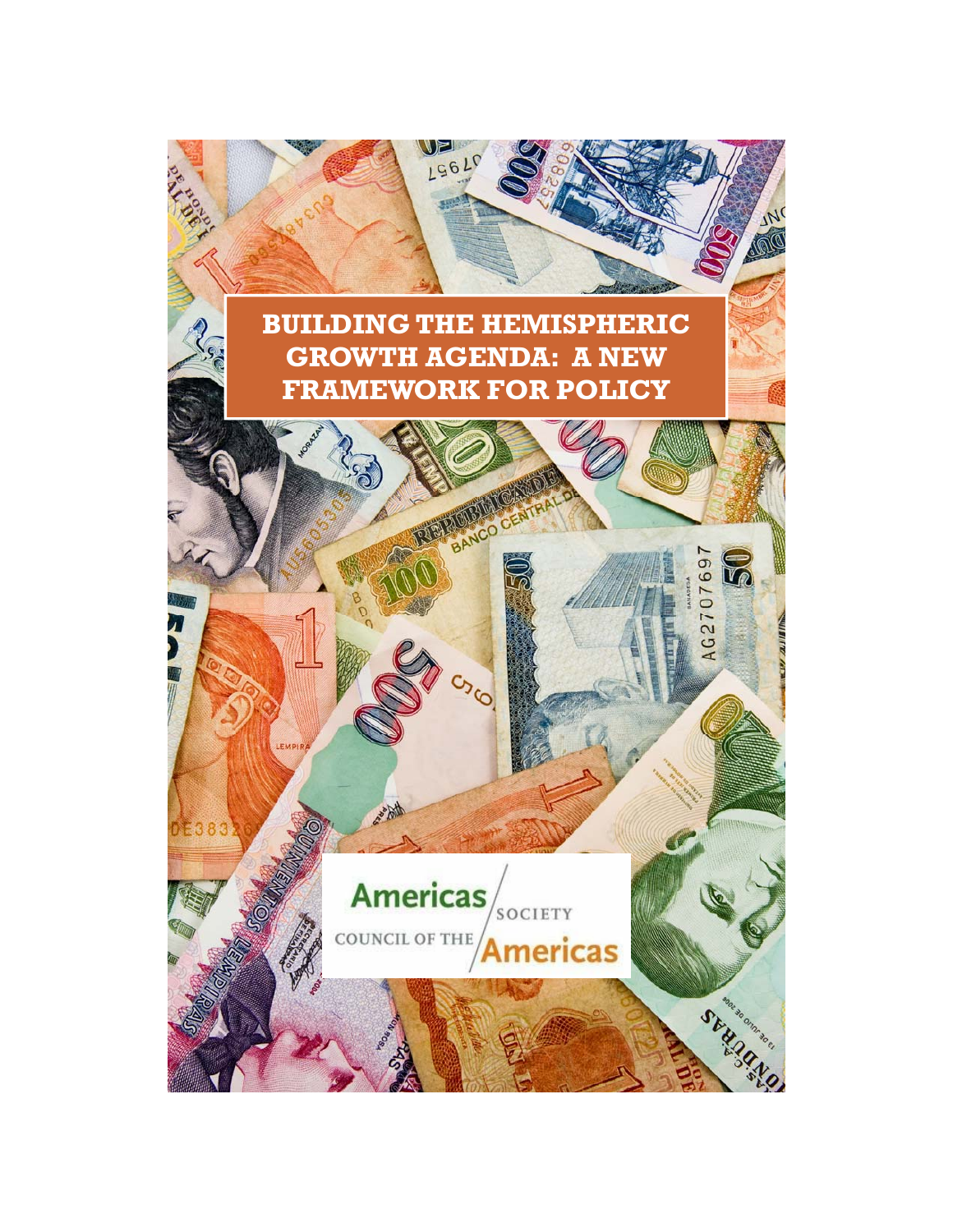**BUILDING THE HEMISPHERIC GROWTH AGENDA: A NEW FRAMEWORK FOR POLICY** 

Report of the Trade Advisory Group Americas Society and Council of the Americas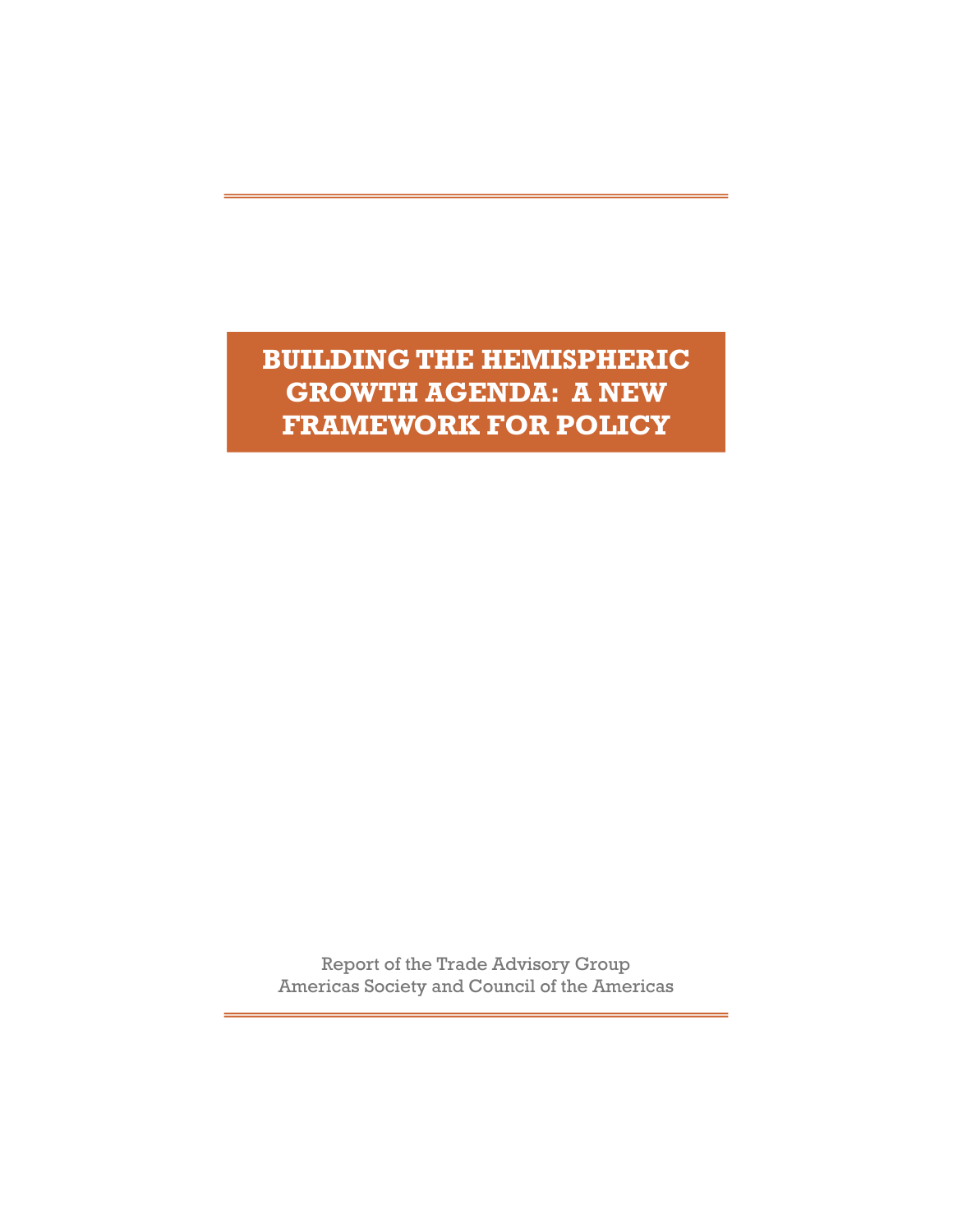## **FOREWORD**

As leaders prepare to gather at the next Summit of the Americas in Trinidad and Tobago in April 2009, they will be faced with the challenge of how to recharge a hemispheric growth agenda within the reality of global economic turbulence, even as regional politics have become less predictable. The agenda must be focused, achievable, and based on mutual self-interest. At the same time, the Summit will be the first opportunity most hemispheric leaders will have to meet and take measure of the new US president, providing the White House with an important opportunity to signal the tone and substance of its evolving hemispheric plans.

With this in mind, the Americas Society/Council of the Americas has brought together leading trade policy experts to come up with ideas on how the incoming administration and Congress can use trade expansion as a tool to build the hemispheric growth agenda. Throughout 2008, the Americas Society/Council of the Americas held a series of focused, byinvitation roundtable policy discussions which explored specific topics with the potential to broaden thinking about what constitutes a hemispheric growth agenda. These discussions sought to move beyond the existing trade and investment agenda while looking to pinpoint sectors where further integration would provide the greatest impetus for growth with equity.

 The following document is intended to give policy makers a head start on the issues that will face them and to suggest effective ways to address these issues. It is designed for the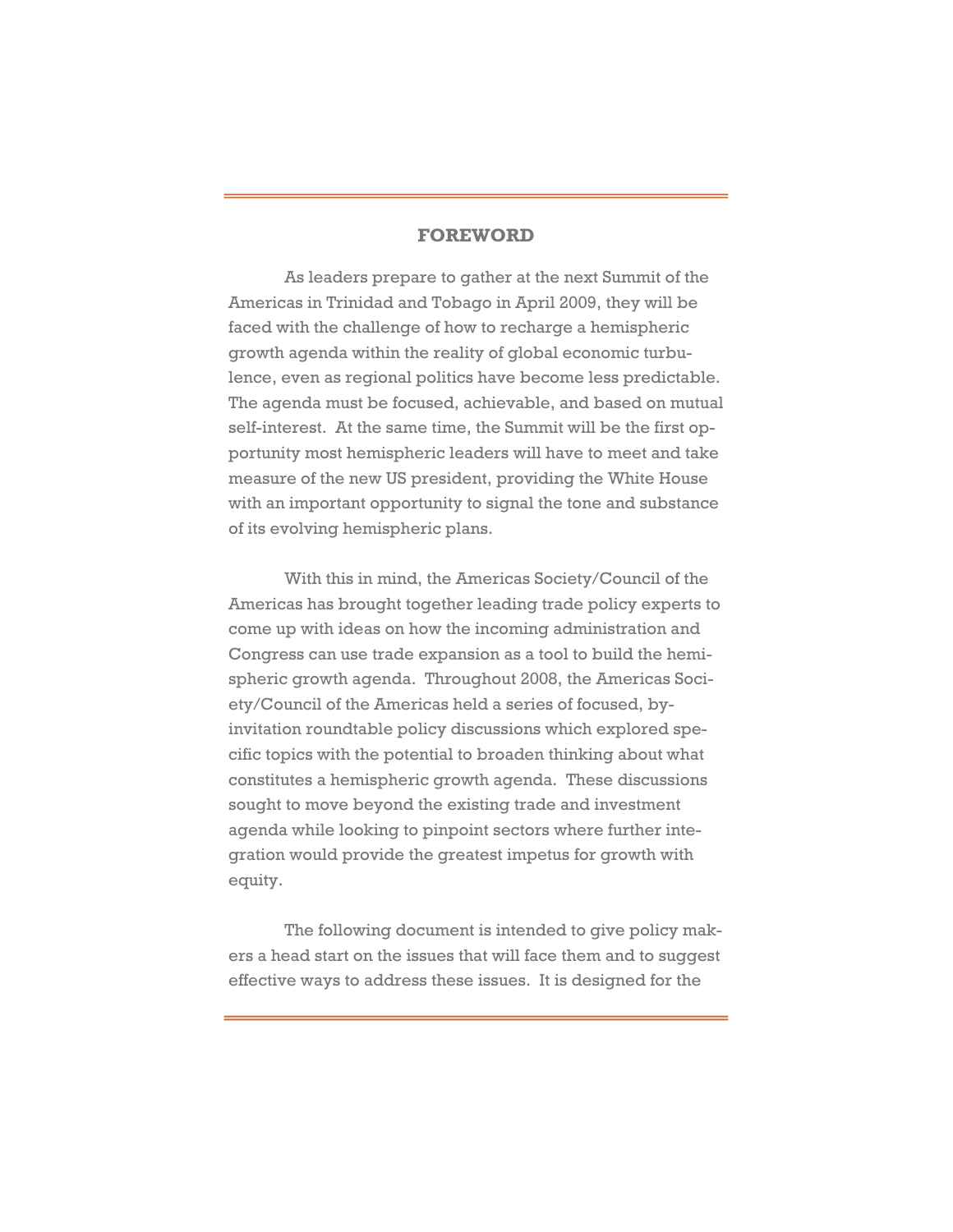most senior policy makers in both the executive and legislative branches, and is offered in hopes of contributing to a positive hemispheric agenda based on pragmatism, shared values, and mutual respect.

 Special mention for this report should go to the members of the working group, listed separately, as well as to A. Michelle Morton of the Council, who served as the primary project coordinator. Special note must also be made of documents and statistical information that the UN Economic Commission for Latin America and the Caribbean provided. Finally, we wish to thank the Board and members of Americas Society/Council of the Americas for their continued support, and President and CEO Susan Segal for her outstanding leadership and wise counsel in the production of this report.

Eric Farnsworth Vice President Americas Society/Council of the Americas January 2009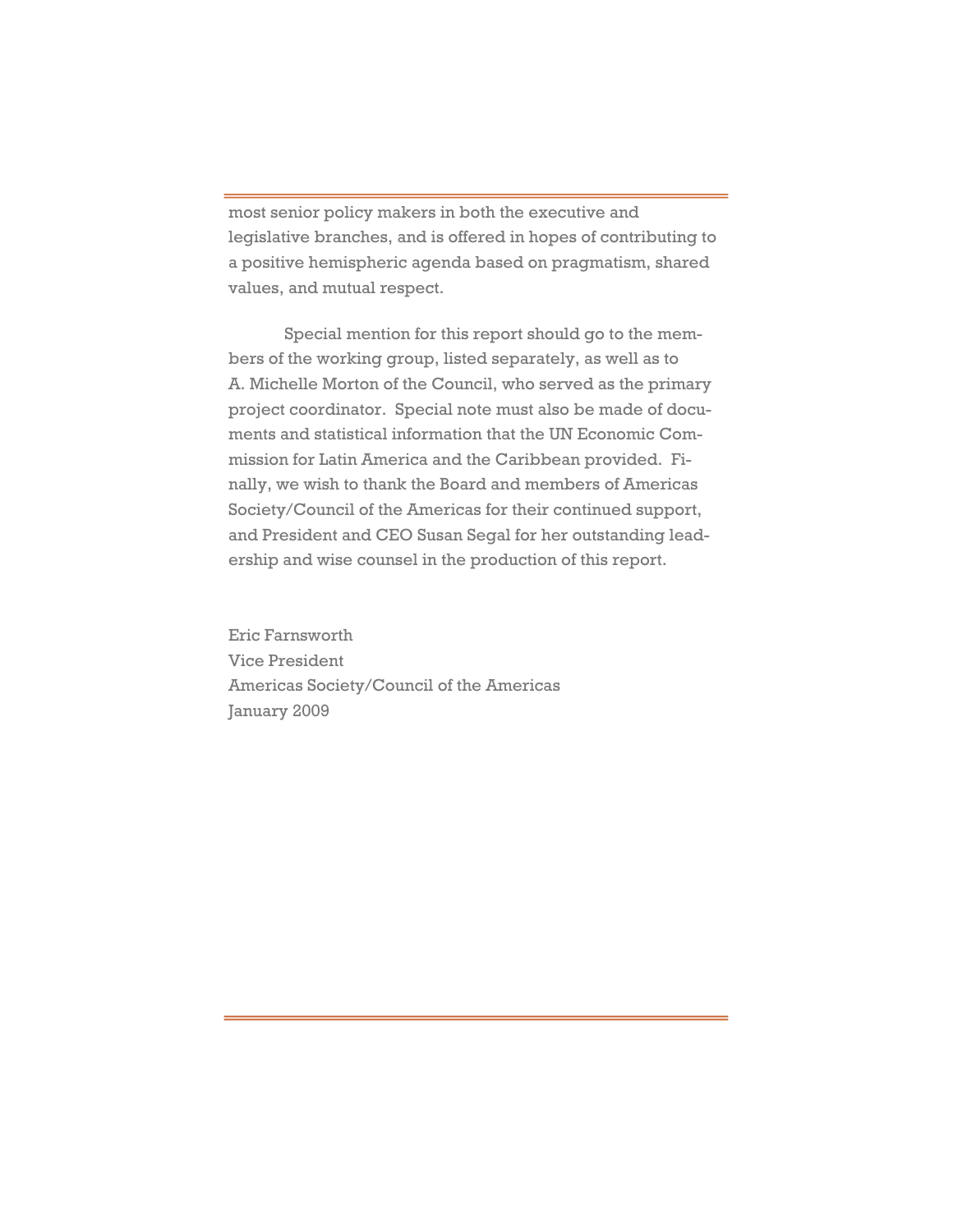## **CONTENTS**

| EXECUTIVE SUMMARY                      |  |
|----------------------------------------|--|
| BUILDING THE HEMISPHERIC GROWTH AGENDA |  |
| WORKING GROUP MEMBERS                  |  |

*"There is always one moment...when the door opens and lets the future in."* 

Graham Greene The Power and the Glory

*"When goods don't cross borders, armies will."* 

Attributed to Cordell Hull US Secretary of State 1933-1944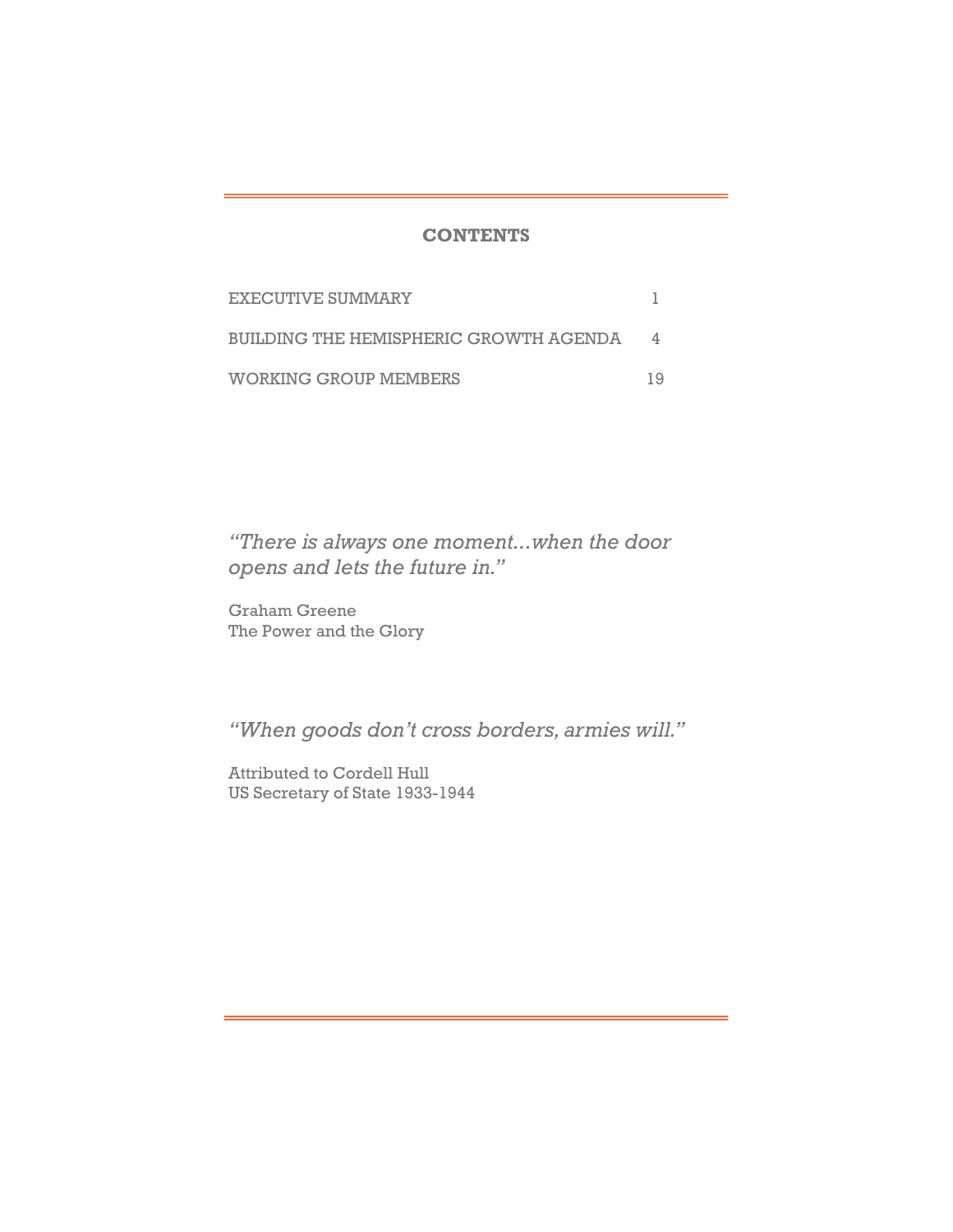## **EXECUTIVE SUMMARY**

 The global economic downturn, the pending Fifth Summit of the Americas in April, and the US presidential transition and new Congress all suggest that now is a propitious time for a re-evaluation of hemispheric trade policy and broader US relations in the Americas.

 Circumstances have changed dramatically since the last US presidential transition in 2000. Economically, much of the hemisphere is better prepared to weather the severe fi-

*"Circumstances have changed dramatically since the last US presidential transition."*  nancial crisis as reforms have taken hold and commodities exports, at least until recently, supercharged growth. The rise of China, India, and other

emerging markets has forged a

secular change in regional trade and investment dynamics. Democracy remains the accepted organizing framework for hemispheric governance, even as anti-democratic steps in some countries argue against complacency.

 Unfortunately, the comprehensive, consensus-based Summit of the Americas agenda has long since broken down, a reality ratified in 2005 at the last Summit in Mar del Plata. Much of Latin America is now attempting to forge its own path in the global economy. At the same time, the United States' ability to drive hemispheric trade expansion has become more difficult as the US electorate turns increasingly inward. More broadly, the United States, preoccupied with a post-9/11 security agenda, has seen much hemispheric goodwill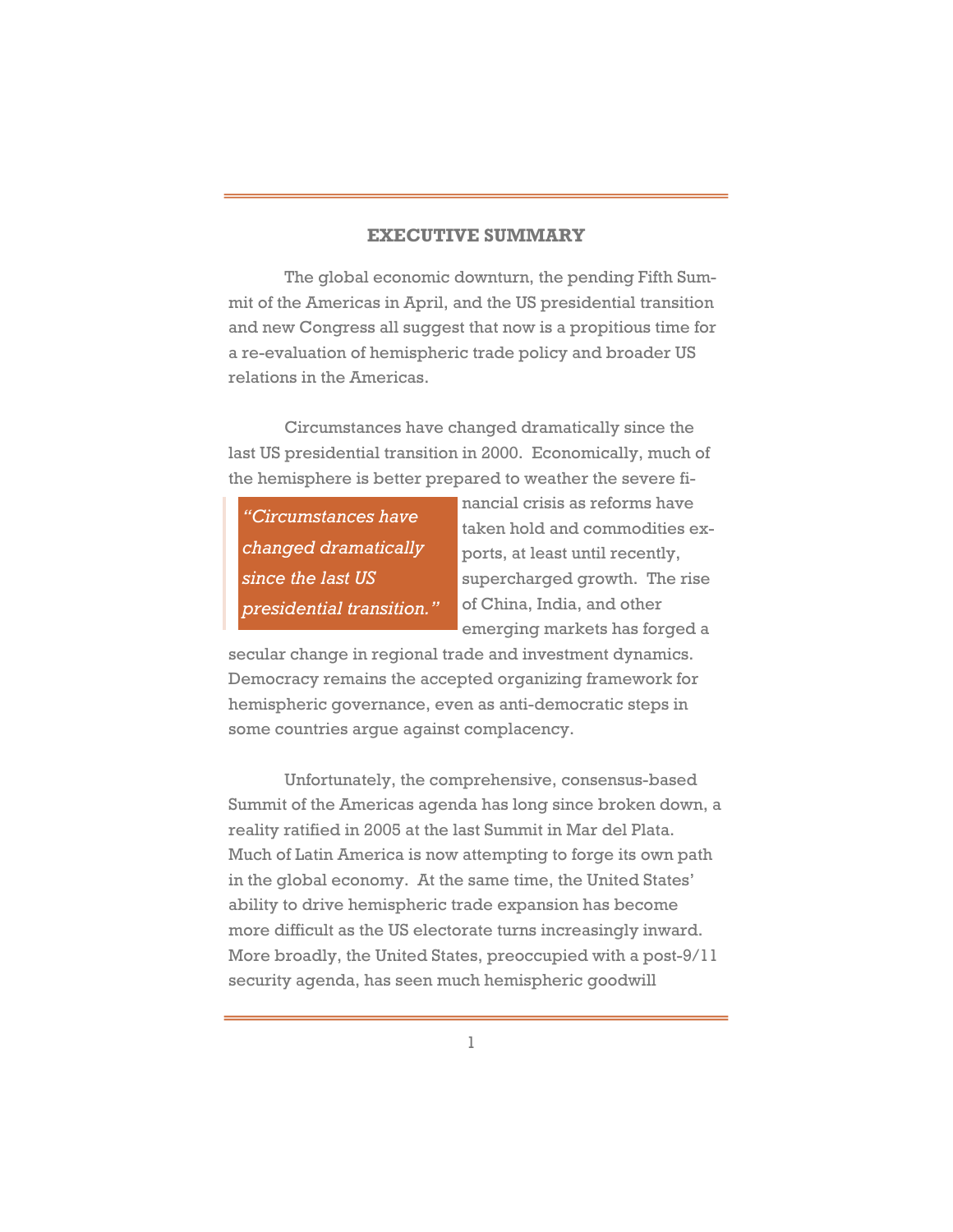dissipate, though countries remain hungry for access to the US market and flows of foreign direct investment (FDI).

With roughly 33 percent of the regional population continuing to live in poverty, the need for a broad hemispheric growth agenda is critical, even more so during a time of economic uncertainty and stress. Trade expansion remains a critical tool to promote growth. While other nations have stepped in to fill the void on certain issues, nuanced US leadership remains essential.

Trade expansion does not occur in a vacuum, nor is it sufficient in and of itself. A spirit of goodwill and mutual interest must first exist, and the new administration should consider several steps early on that will build a positive atmosphere prior to the Summit. Among them: the naming of a Special Envoy for the Americas, support for Brazil and Mexico (and Spain) to join the G8, passage of pending trade agreements with Colombia and Panama, support for additional recommendations to reduce the effects of financial shock across the region, and a softening of the most punitive measures targeting Cuba, including visits, exchanges, and remittances.

 The Summit agenda should focus on specific priorities, including energy security and climate change, financial wellbeing, microeconomic reforms, and capacity building and workforce development. All of these must go hand-in-hand with trade expansion as part of a longer term growth agenda, as must an effort to engage more actively with Brazil. Efforts on climate change and energy security, a game changer in the context of hemispheric relations, should be led initially by a subgroup of willing nations.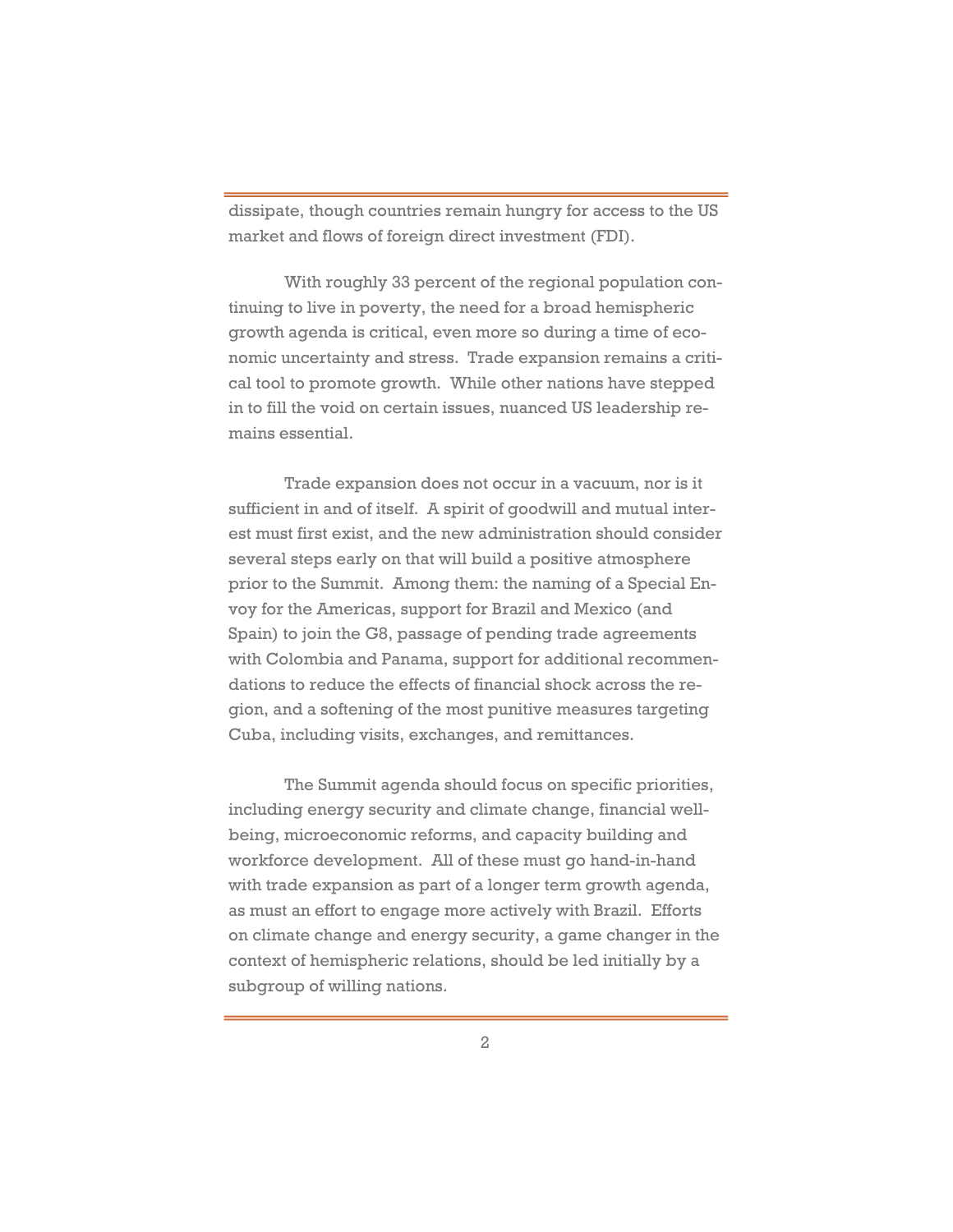The trade agenda itself must also be reconsidered. As a practical matter, competitive liberalization has reached a point of diminishing returns. Nonetheless, given the importance of trade expansion to a successful growth agenda, momentum must be restored. Other nations are moving forward aggressively, expanding market opportunities for Asia, Canada, and Europe often at the expense of the United States.

 Although the Free Trade Area of the Americas (FTAA) proved too ambitious for its time, it should remain a longerterm goal of the United States. In the meantime, the harmonization of the rules of origin within existing US trade agreements would be a useful place to concentrate trade expansion energies, and existing efforts to increase global competitiveness such as the Pathways to Prosperity in the Americas and the North American Security and Prosperity Partnership should be broadly continued. As well, given the growing promise of Asian trade with the Americas, the Trans-Pacific Strategic Economic Partnership is an exciting initiative that the Council has strongly advocated. It is perhaps the most promising recent initiative to kick start *hemispheric* trade expansion and should be prioritized by policy makers.

Additional comprehensive bilateral trade negotiations are unlikely to prove successful in the near term given prevailing political and economic conditions. A new path forward must be found. Nonetheless, trade remains a critical tool to promote a regional growth agenda, and numerous alternative areas of promise can be pursued. With a new US administration and Congress and the Fifth Summit of the Americas in April, now is the best time to begin.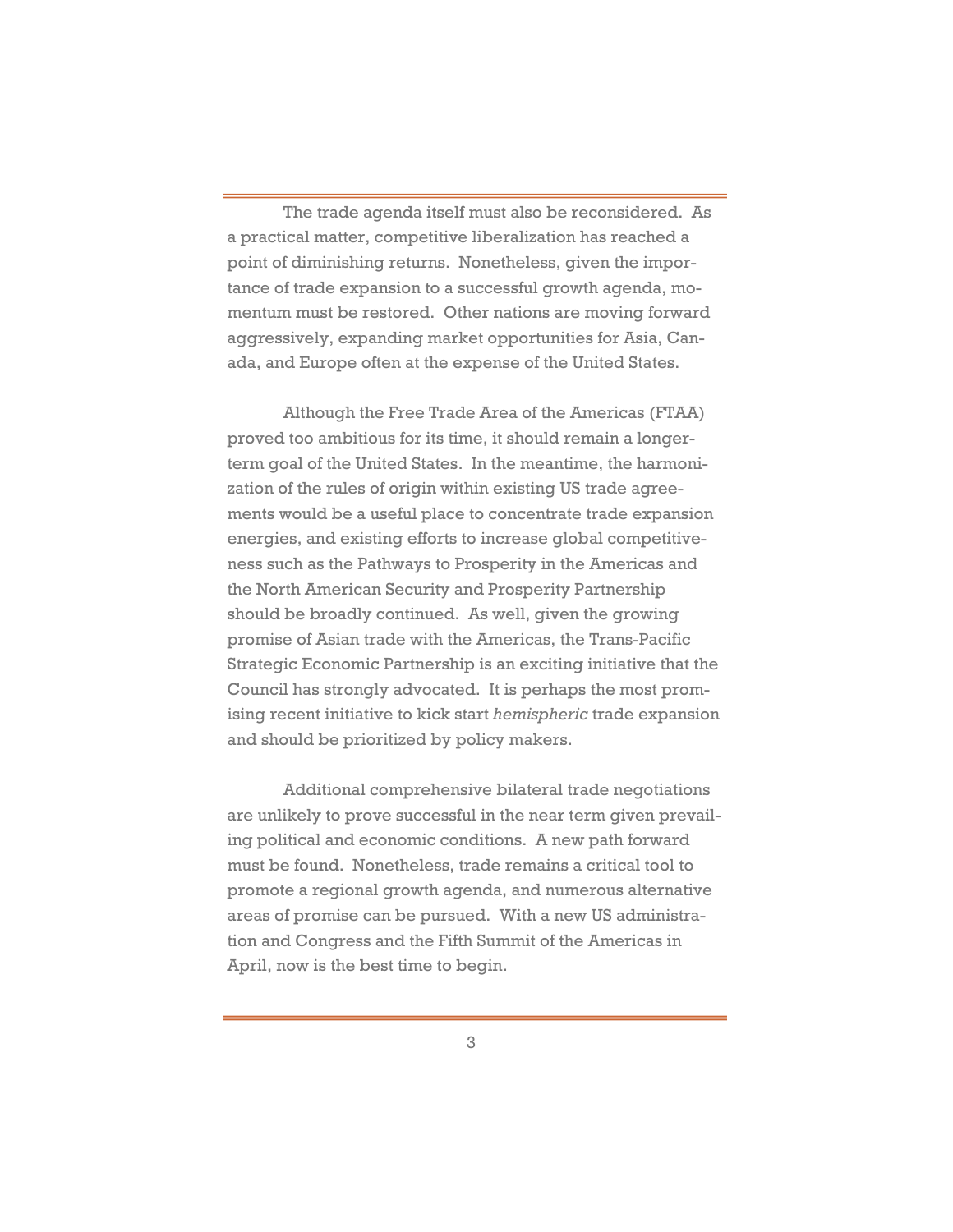## **BUILDING THE HEMISPHERIC GROWTH AGENDA**

The Fifth Summit of the Americas, to be held in April 2009 in Port of Spain, Trinidad and Tobago, provides an important opportunity to build on a generation of enormous progress in hemispheric development. Although anti-democratic actions in some countries argue against complacency, democracy remains the accepted organizing framework for hemi-

*"If expectations are kept realistic, the agenda is focused, and the approach is collaborative, the Summit could very well become the foundation upon which a revitalized hemispheric policy is built over time."*

spheric governance. After years of economic stagnation and questionable policy choices, much of the region has begun to emerge as a stronger player in the global economy. Numerous countries have taken real steps to stabilize inflation and reduce official debt, diversify exports, and promote investment while attacking poverty head on. Growth has been steady. Citizens' lives have improved.

Nonetheless, the future is not guaranteed, especially given the global financial downturn. Initially, many in the Americas thought they might escape being drawn into the vortex of the financial crisis. Despite being better prepared in some cases than ever before, they too have now been affected. All too real is the risk of retrenchment, mounting antiglobalization sentiment leading to protectionist measures, and, in some countries, additional pressure for populist change as growth stagnates.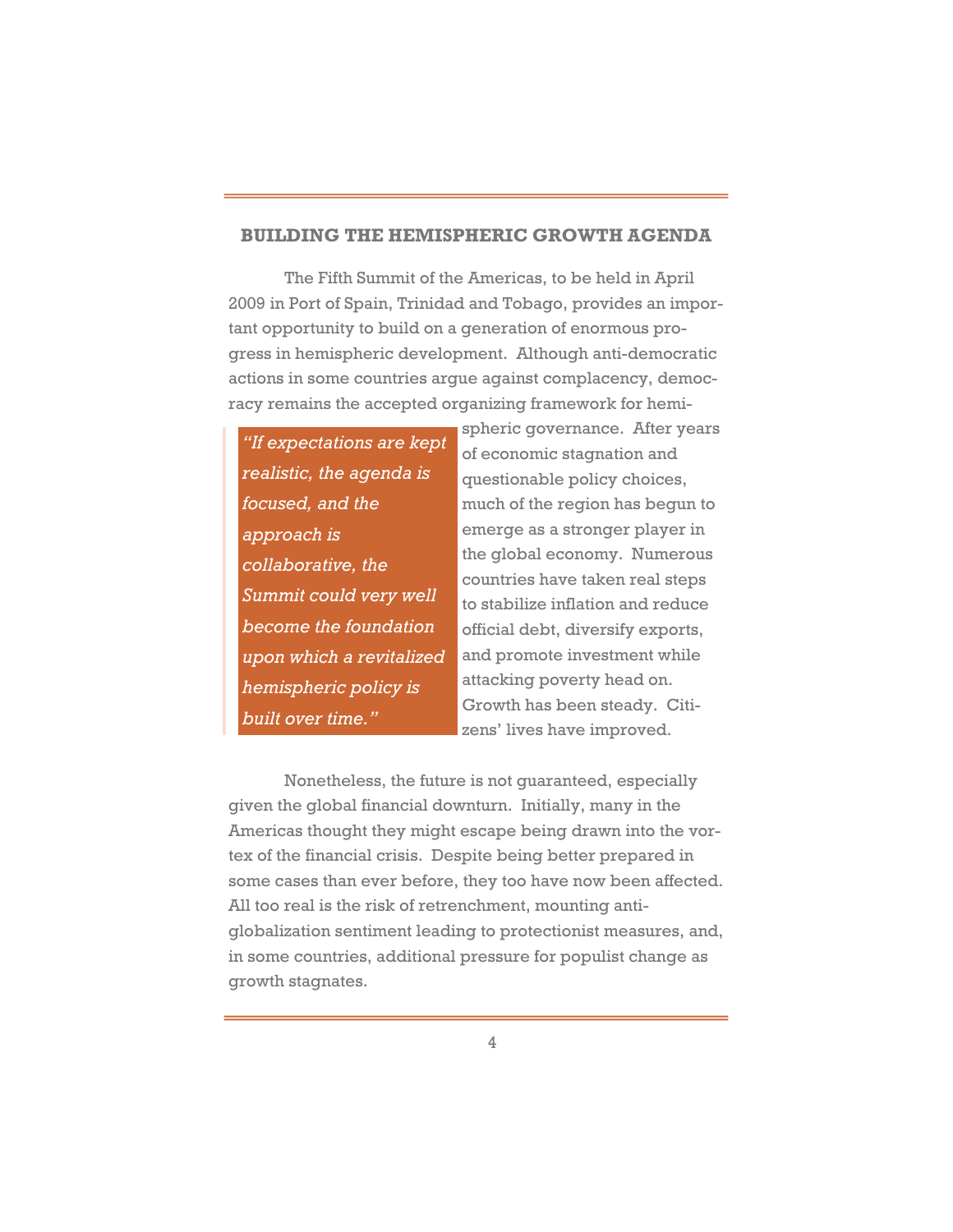Significant thought must be given now to building a regional agenda that reflects these new challenges while seeking to take advantage of the opportunities they present. If expectations are kept realistic, the agenda is focused, and the approach is collaborative, the Summit could very well become the foundation upon which a revitalized hemispheric policy is

*"Significant thought must be given now to building a regional agenda that reflects these new challenges while seeking to take advantage of the opportunities they present."*

built over time. The time is ripe for a review of where we are and where we need to go next.

Changed Circumstances Require a Revised Approach

 Nearly two decades after the launch of the Enterprise for the Americas Initiative (EAI) and 15 years after the first Summit of the Americas in Miami, the hemi-

sphere is divided, the global economy is troubled, and the ability of the United States to exercise leadership, while significant, is reduced. In its original form, the EAI had three main components: the negotiation of free trade agreements in the hopes of establishing an FTAA; the adoption of measures to increase capital flows to the region; and a conditional debtrelief program. The EAI was essentially incorporated into the expanded Summit of the Americas agenda. The FTAA, which sought to join 34 countries of greatly diverse levels of development into a reciprocal agreement, proved to be overly ambitious. To keep the hemispheric trade agenda moving forward, the United States pursued a strategy of competitive liberalization by negotiating bilateral free trade agreements. Without finding a way to attract Brazil, this strategy has now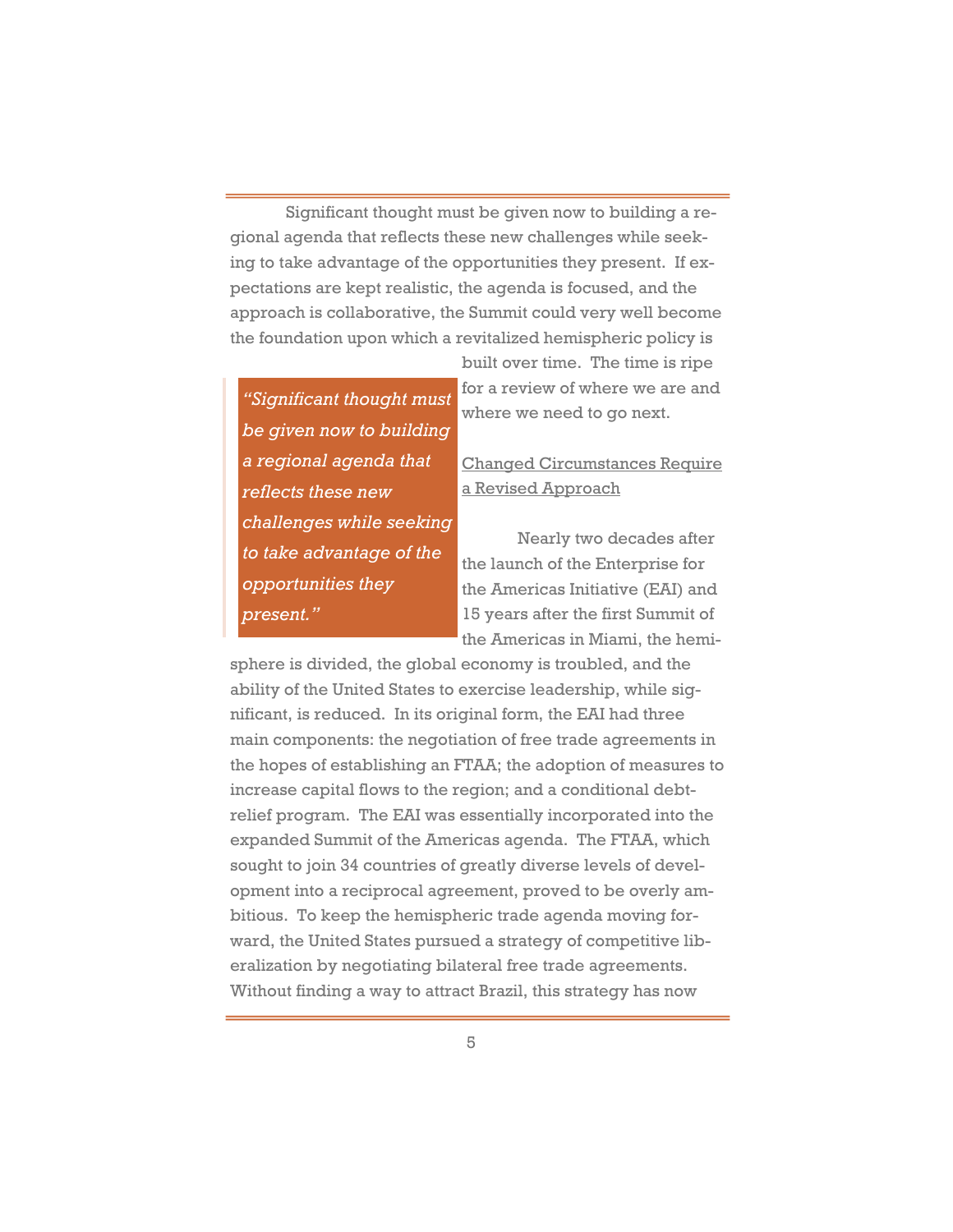reached a point of diminishing returns, and few additional countries seek to join the FTA queue.

A palpable discomfort with global economic change has the US and hemispheric electorates on edge, reducing political desire for additional trade expansion efforts. Where once the United States was able to ignite the hemispheric imagination by concluding the North American Free Trade Agreement (NAFTA), now the idea that NAFTA is to blame for much US economic frustration has become conventional if misguided wisdom. Other agreements, including those with Colombia and Panama, both of which serve the strategic and economic interests of the United States, have been sidetracked. US credibility and economic and security interests have suffered as a result. Beyond trade relations, the United States has seen much hemispheric goodwill dissipate given its preoccupation with a post-9/11 security agenda. Though most countries remain hungry for access to the US market and flows of FDI, they have also sought to diversify their options.

 The broader world has also changed dramatically since the launch of the EAI and the first Summit in Miami. The explosive rise of China, India, and other developing nations has fundamentally changed global finance and patterns of trade. Commodities producers, particularly in South America, have benefited handsomely. At the same time, some nations, enjoying historically high prices for their products, remained complacent, unable, or unwilling to take additional steps that would more effectively prepare them for the inevitable economic downturn that has now arrived. They preferred the politically less costly course, a bet on a continued secular rise in the commodities trade.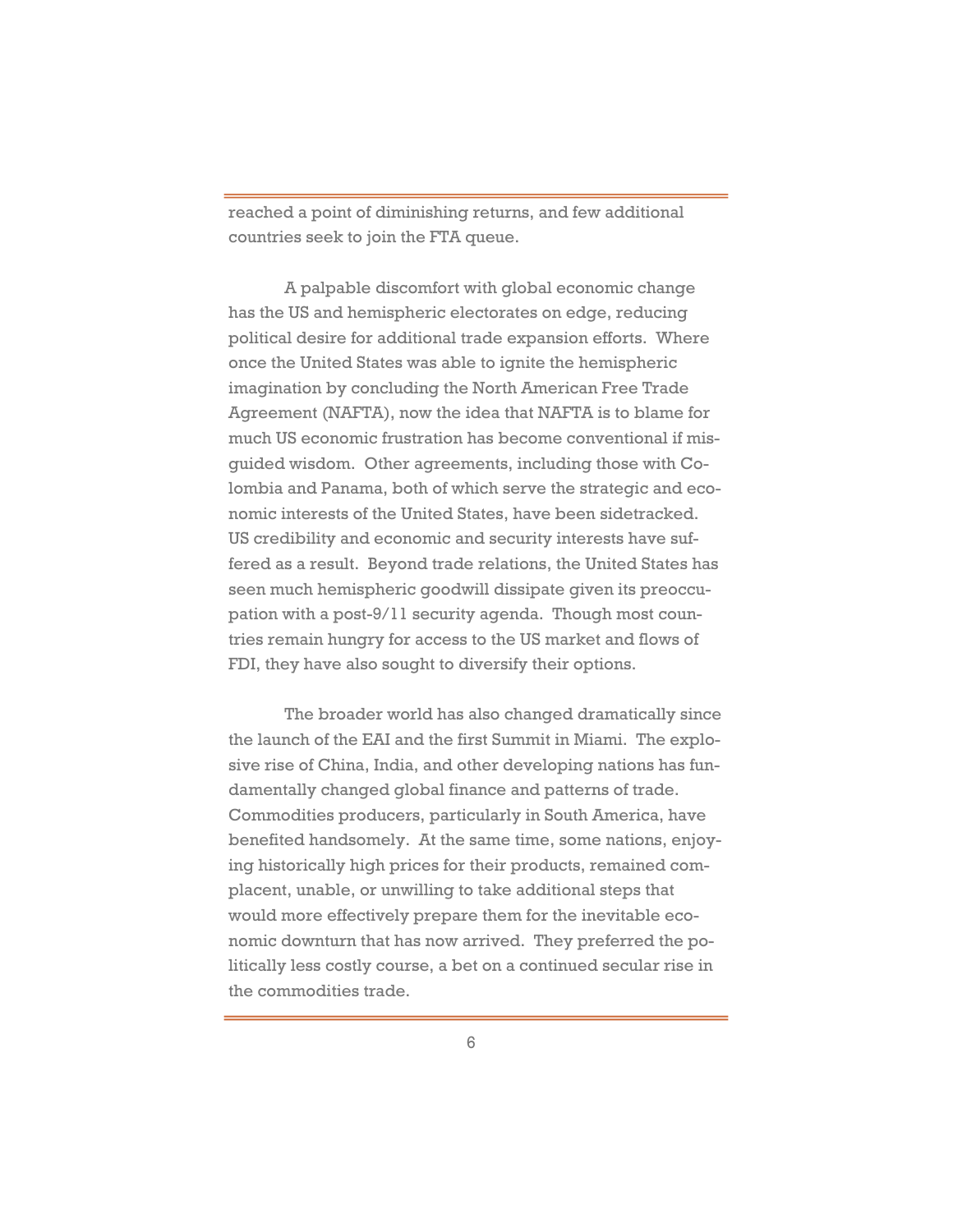Yet even when times are good, no successful international development strategy has ever emphasized long-term reliance on primary goods rather than a concerted effort to move up the value-added production chain. Global supply chains are a key to growth in modern business operations, and

*"Global supply chains are a key to growth in modern business operations, and within this context Latin America and the Caribbean are competing not just among themselves but also with the most competitive producers globally."* 

within this context Latin America and the Caribbean are competing not just among themselves but also with the most competitive producers globally. Hemispheric growth thus requires attention to domestic factors that build national capacity beyond the export of primary commodities. Nations are finding that in order to succeed in the global economy they must also do more. Reforms in areas such as tax policy, market regulation, infrastructure, education, climate change and energy policies, and

effective application of the rule of law are also critical to their ability to compete.

#### Development Remains the Goal

Arguably, trade expansion and enhanced access to the US market—while vitally important—are no longer sufficient political catalysts to promote such a comprehensive hemispheric growth agenda. Yet these issues are of pressing concern because Latin America still has about 182 million people living in poverty, roughly 33 percent of the population. The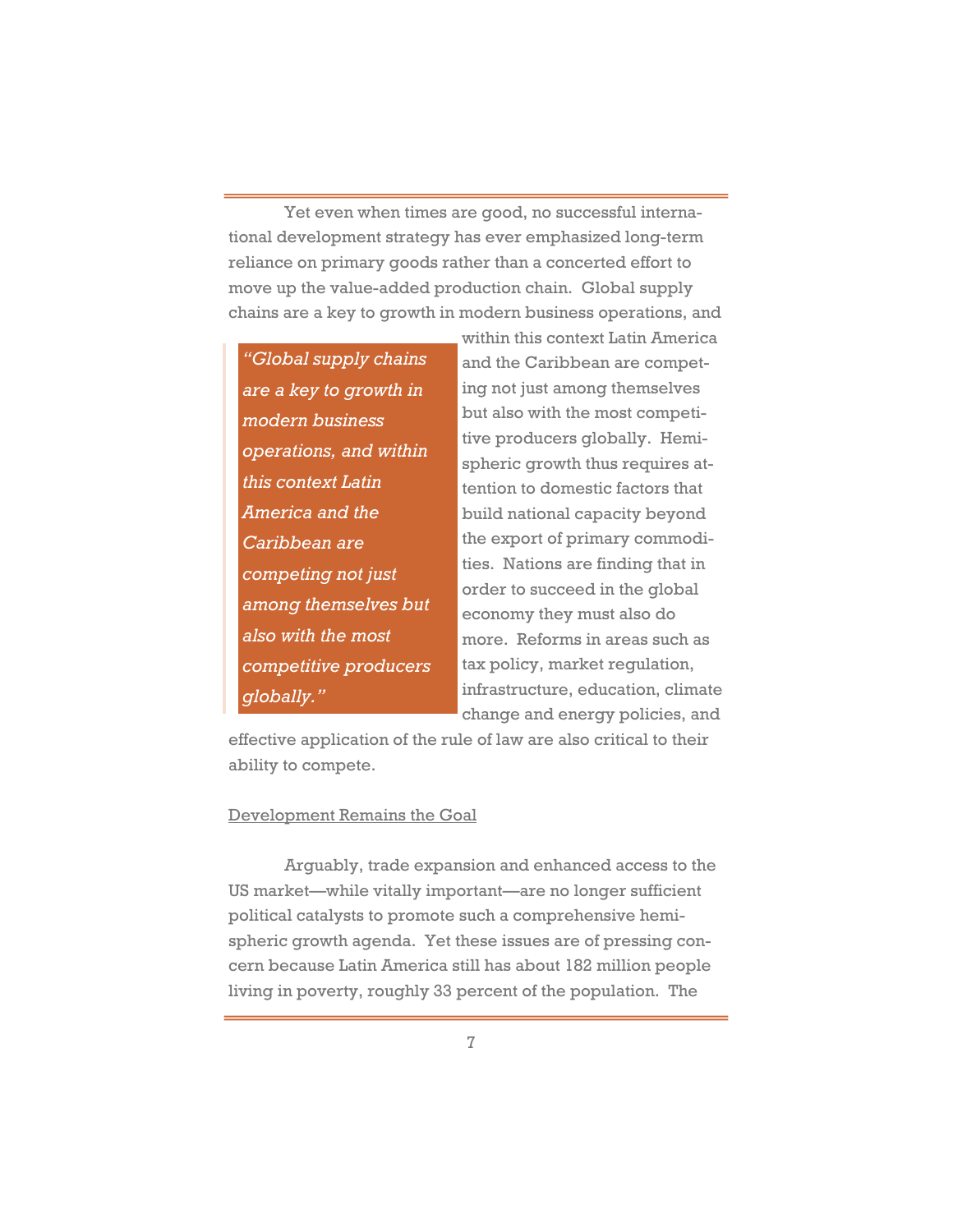global financial crisis will exacerbate their plight, which could well have broader political implications.

Hoping to spur growth for the impoverished even before the financial crisis, several countries have returned to the intellectually comfortable but discredited models of the past that emphasize resource nationalism, import substitution, and a populist, state-centered approach to development. Political radicalization in the hemisphere, even among some countries with which the United States maintains formal free trade agreements, means that hemispheric policies built on expanding trade and investment—no matter how welldesigned or worthy—will not likely succeed absent a broader approach to development. A pragmatic approach must therefore be found that takes into account hemispheric realities as they are, rather than default to an abstract idea of how we would envision a perfect hemisphere to be. It is time to develop a new vision and to focus US policy efforts on building broader consensus in the promotion of a "trade-plus" hemispheric growth agenda.

# Getting Started: Revitalizing US Engagement in the Americas Even Before the Summit

 Nuanced leadership on the part of the United States remains essential for the hemisphere to address the challenges it now faces, no matter how much the US "brand" may have been sullied. That said, leadership should be softer spoken, with an emphasis on listening and partnership, and should seek to incorporate the legitimate priorities of the hemisphere.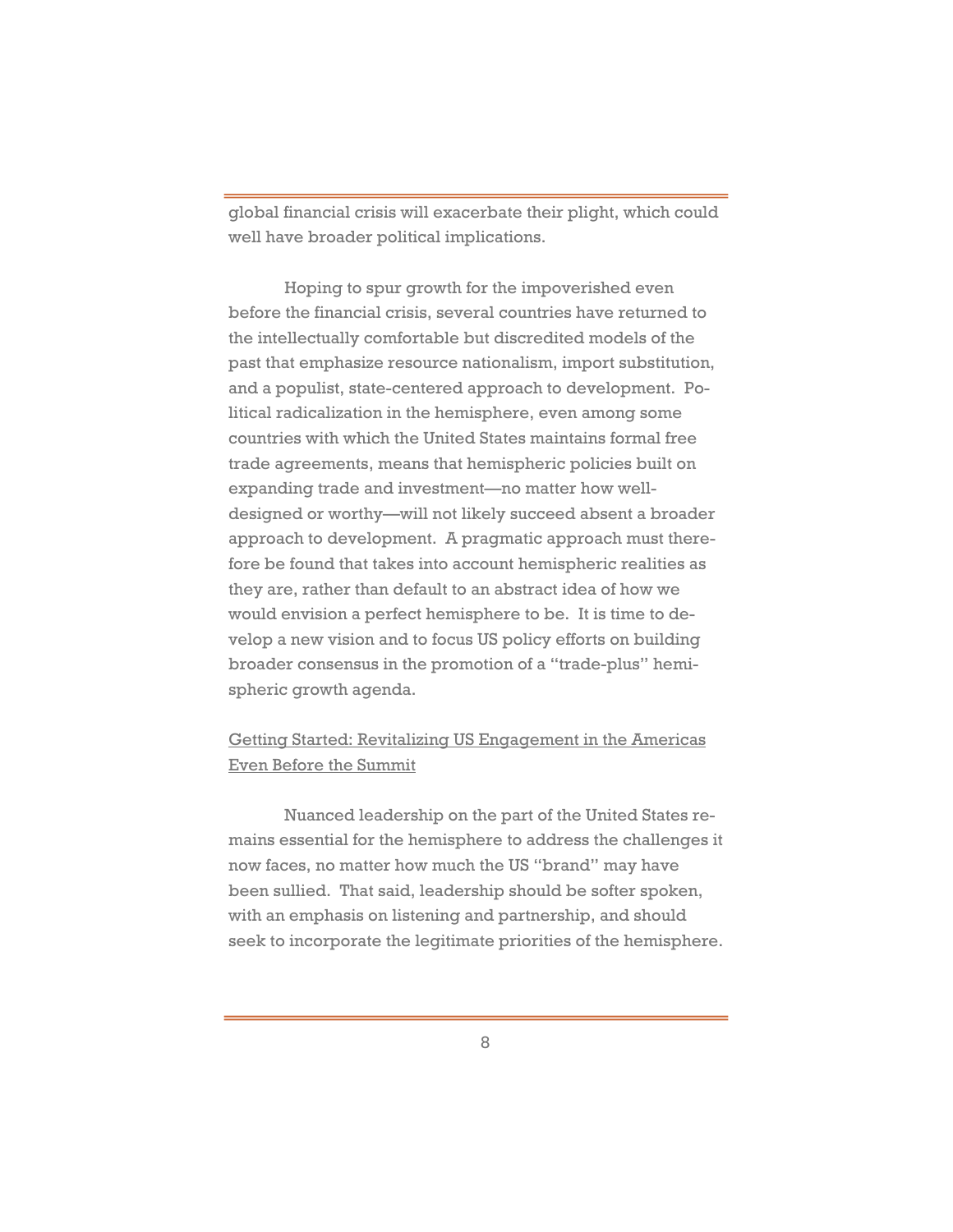With this in mind, the new US administration could take several actions as an early gesture of goodwill prior to the Summit that would create a more positive atmosphere for the Summit itself. For example, during the transition the US president-elect should name a new White House Special Envoy for the Americas. In the wake of the G20 meeting in Washington,

*"The new president will not want to arrive empty-handed; he should ask Congress to pass pending trade agreements with Colombia and Panama by the time of the Summit."* 

he should announce that the United States would support the inclusion of Brazil, Mexico, and Spain in the G8. The new president will not want to arrive at the Summit empty handed; he should ask Congress to pass pending trade agreements with Colombia and Panama by the time of the Summit. He should ask his Treasury Secretary to develop specific recommendations to mitigate the effects of financial shock in the

region. Finally, the clearest way to electrify the hemispheric community in advance of the Summit—the first to be held in the Caribbean—would be to soften the most punitive measures targeting Cuba, including visits, exchanges, and remittances.

## The Summit Agenda

 At the Summit itself, several productive actions could usefully be pursued by the new US administration, even under difficult global economic conditions. Building on the draft documents prepared for the Summit, the United States should promote a hemispheric agenda focused on energy security,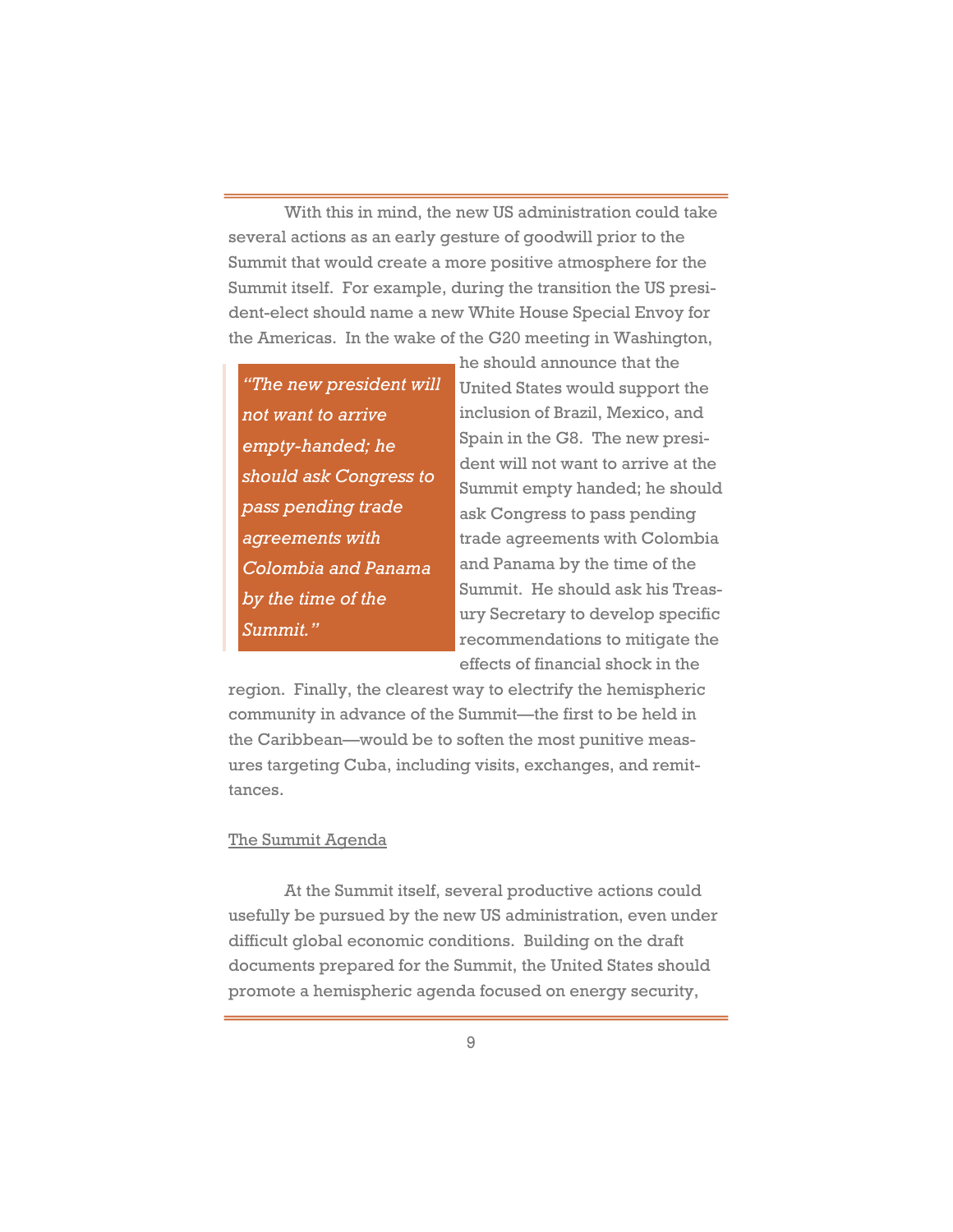climate change, financial regulation, and workforce development. A number of these issues will have to be dealt with in a global context, but moving forward within a regional context consistent with the Summit agenda can nonetheless be an important means to advancing global discussions.

### *Energy Security and Climate Change*

 Energy security and climate change are a game changer. Among existing energy partnerships in the region, the most significant for the United States are ties with its NAFTA partners Canada and Mexico, and also Venezuela and Trinidad and Tobago. At the same time, development of new deepwater oil and gas resources could confirm a global leadership role for Brazil in traditional energy supplies. Brazil is already a global leader in biofuels. As a starting point to greater regional integration, the United States and other willing partners across the hemisphere, perhaps as an E4 or E5, should join together to formulate a mutually beneficial hemispheric energy agenda roughly analogous to the original European Coal and Steel Community. Technical assistance, technology transfer, capacity building, and infrastructure development financed in part by the Inter-American Development Bank (IDB) could be a means to generating a regional energy agenda.

Energy and climate change cooperation may in fact be one of the most effective issues on which to successfully expand engagement with Brazil, Latin America's largest economy. Bilaterally, the United States and Brazil are already working to address energy security and decrease their dependence on traditional fuels by promoting ethanol markets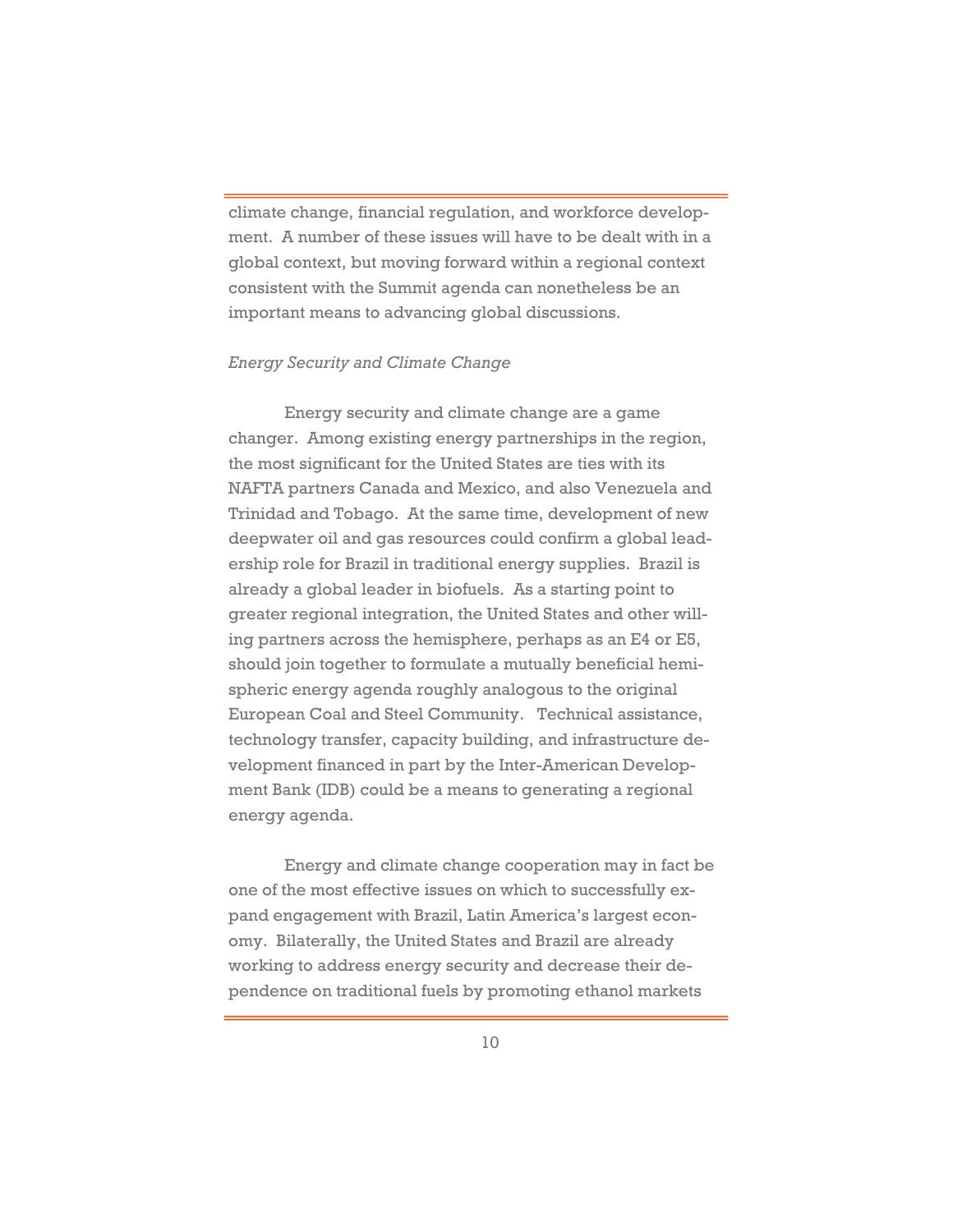and refining capacity in the region, beginning with Central America and the Caribbean. A natural policy for the new administration would be to seek the gradual elimination of the 54 cent per gallon secondary tariff on imported ethanol. Another might be consideration of a civil nuclear deal with Brazil similar to the one the United States has with India. Brazil is one of a handful of nations that voluntarily abandoned the development of nuclear weapons, yet it maintains an active nuclear program for peaceful purposes. Cooperation here could also have broader national security implications, possibly leading to a next generation "atoms for peace" program for the hemisphere, and proving to be a positive model for hemispheric energy aspirations.

The new US administration should also announce its desire to seek a common agenda on climate change through active consultations with Western Hemisphere nations prior to the December 2009 global climate change meeting in Copenhagen. A hemispheric approach to climate change that includes Brazil might also encourage other carbon-emitting nations, such as China and India, to make appropriate commitments.

## *Financial Well-Being*

Undoubtedly, the Summit will also need to address the hemisphere's financial well-being. As new regulations are developed in the midst of the ongoing global financial crisis, the United States must show a willingness to consult and cooperate with its partners in the Americas. Principles must be developed for a strategy to manage future financial market disruptions. The following should be considered: increased policy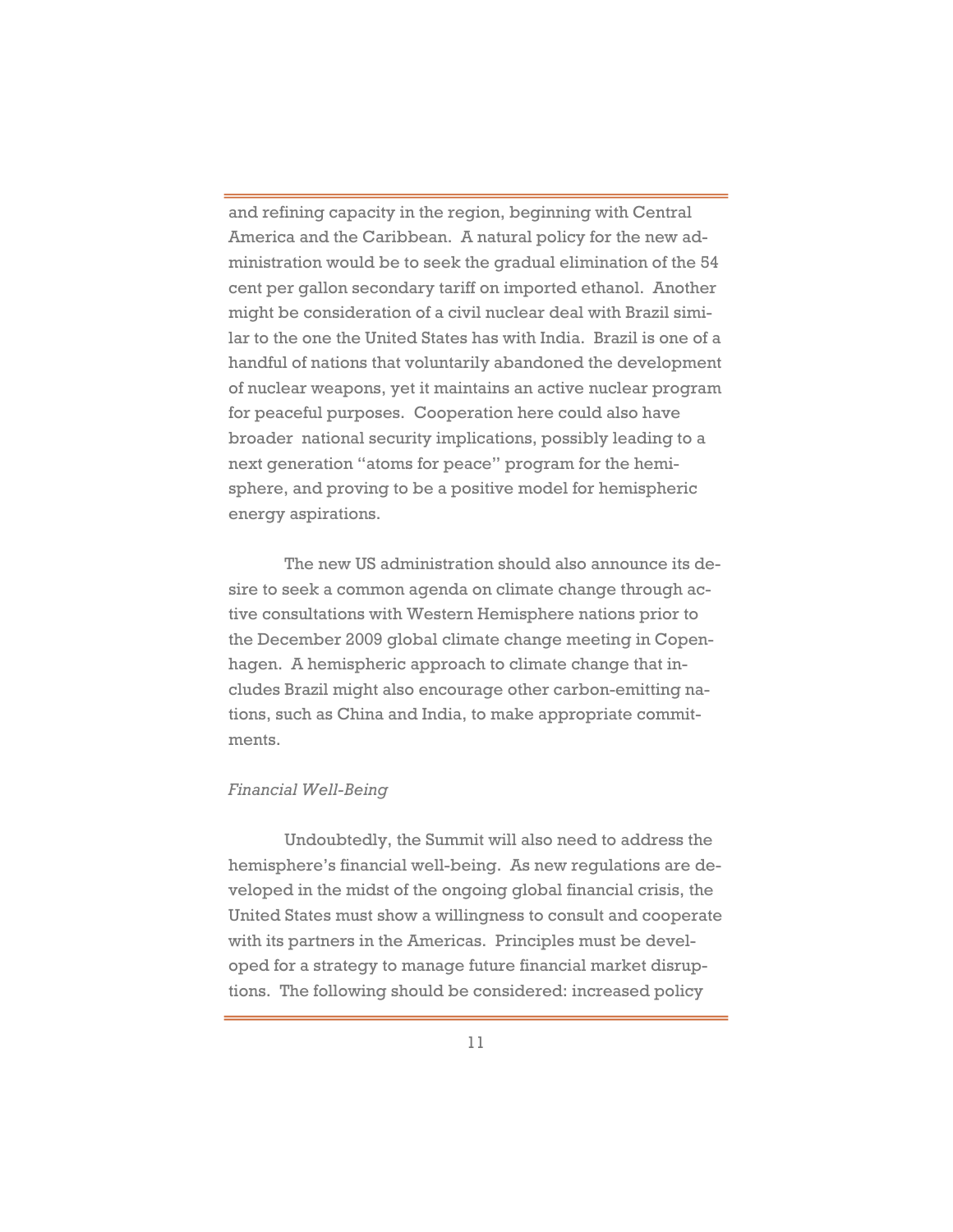coordination among central banks; an early warning system for financial difficulties; appropriate standards for capital liquidity in financial institutions; and regular hemispheric ministerial consultations at the margins of the IMF/World Bank meetings.

*"A hemispheric approach to climate change that includes Brazil might also encourage other carbonemitting nations, such as China and India, to make appropriate commitments."* 

 At the same time, broader hemispheric integration and a growth agenda depend on the seamless flows of capital to their most productive uses. Market signals are critically important to those making the innumerable private decisions to deploy capital, or not, that occur every day in the

hemisphere. Increasing the number of high standard dual-tax treaties, particularly a long-discussed treaty between the United States and Brazil, should be prioritized. The further harmonization of accounting standards and corporate governance rules would also encourage hemispheric economic integration, and would serve as a broader catalyst for the growth agenda.

### *Microeconomic Reforms*

Even as the financial crisis plays itself out over time, attention must also be paid to the microeconomic climate in Latin America and the Caribbean, which continues to pose a significant constraint on regional growth. Companies in the region cite informality and corruption as two top obstacles to doing business. The creation of transparent regulatory and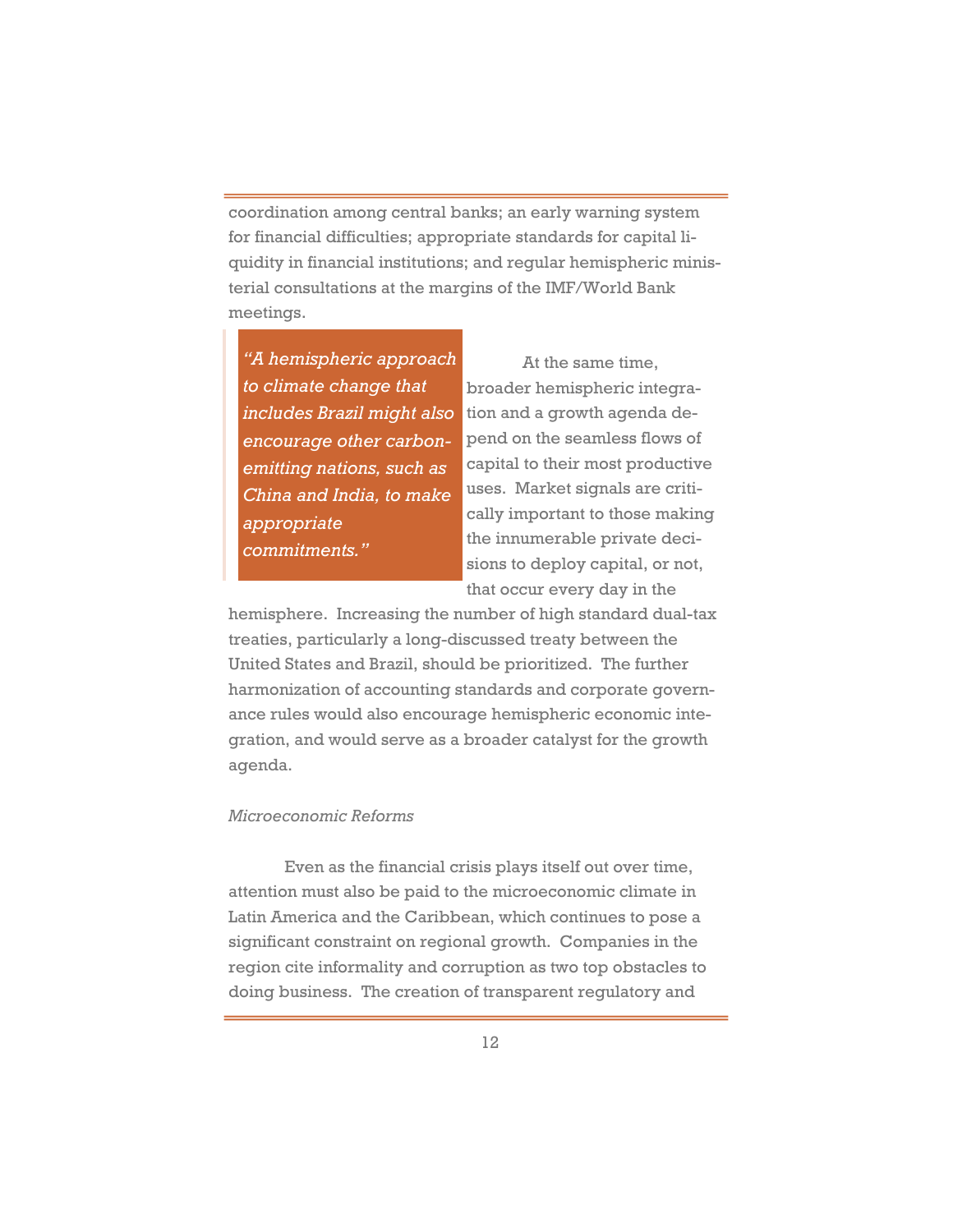simplified tax systems would do much to reduce these obstacles. Updating economically stultifying labor codes and moving more workers into the formal sector would help provide stability, job security, and the protections of the state to those at the bottom of the pyramid. Common standards for key microeconomic policies affecting both domestic and foreign

*"Even as the financial crisis plays itself out over time, attention must also be paid to the microeconomic climate in Latin America and the Caribbean, which continues to pose a significant constraint on regional growth."*

companies should be designed. Such an approach could bypass the current debate on the merits of trade liberalization and may offer one of the best opportunities to stimulate regional growth.

 An agenda for action at the Summit would identify microeconomic policies that should be targeted for improvement, including those for which

objective data now exist such as starting a business, obtaining proper licenses, registering property, paying taxes, and accessing credit. Incentives to undertake these reforms could include capacity-building assistance for governments and streamlined access to international loans for the private sector. Such an approach is particularly appealing to smaller countries in the region, countries with large informal sectors, countries interested in expanded supply chains, and countries seeking FDI in manufacturing and services.

 Along with bilateral donors, regional institutions such as the IDB, the Andean Development Corporation (CAF), and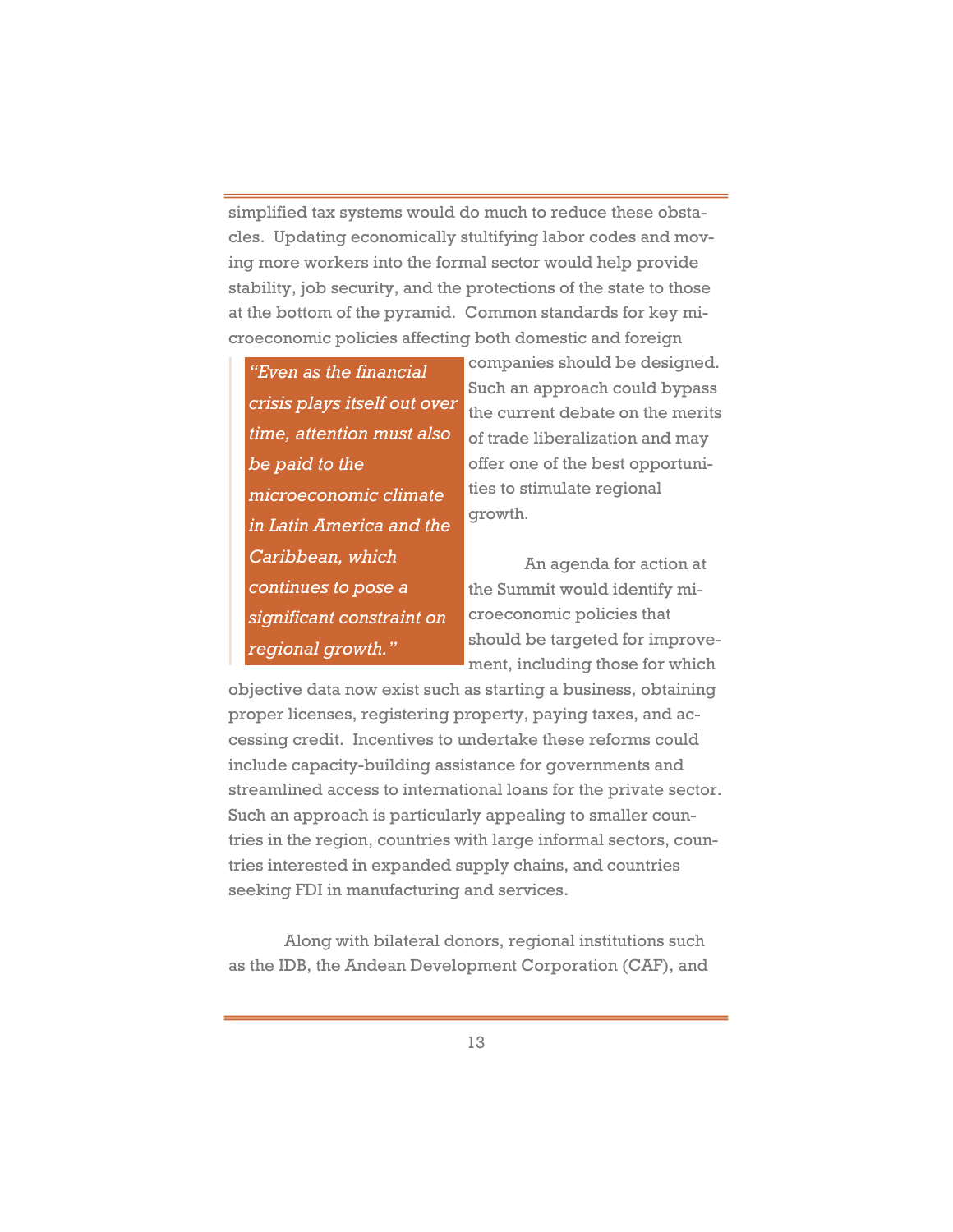the Central American Bank for Economic Integration (CABEI) can and should be encouraged to play an enhanced role in these efforts.

## *Capacity Building and Workforce Development*

 In addition to microeconomic reforms, enhancing science and technology capacity and related workforce development must be a priority in Latin America and the Caribbean. To remain competitive in the global economy, countries in the region will ultimately have to move beyond commoditiesbased growth to a knowledge-based economic model. Structural barriers to innovation in the region include poor basic and technical education and lack of public support for private sector research and development. Research and development spending in the region remains strikingly low, particularly in comparison to Asian nations. Domestic incentives including tax relief for basic research, assistance in the commercialization of discoveries, appropriate protection of intellectual property, reduction of barriers to imported technology, and development of domestic venture capital resources could help build a culture of innovation in the region that, to date, has not widely existed. Technical assistance from the United States and elsewhere would be catalytic as a means to address these issues.

#### Rebuilding the Hemispheric Trade Agenda

 All of which brings us to the trade and investment agenda itself. Despite hemispheric currents that hinder forward momentum, trade remains one of the most effective tools available to build and support economic development and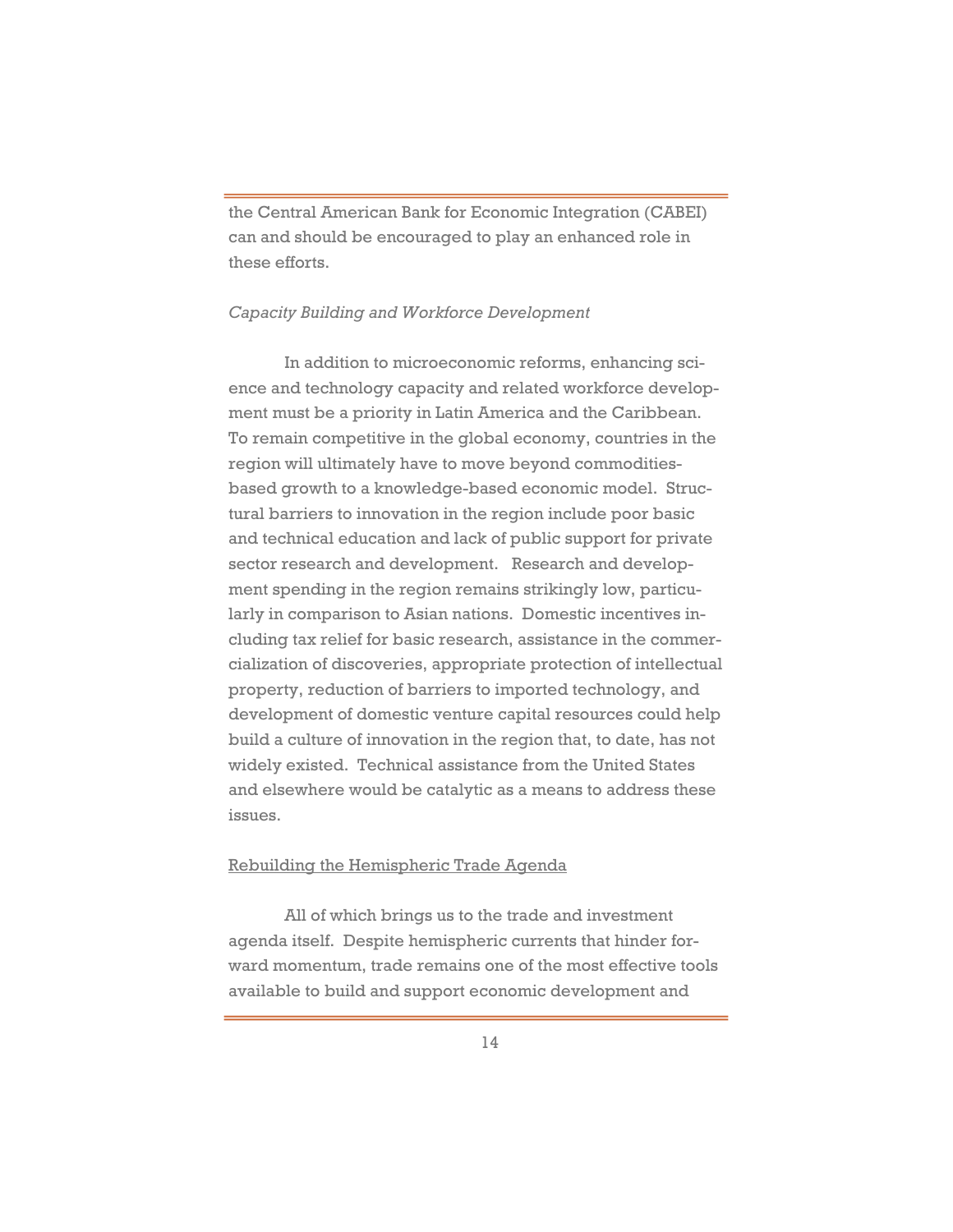growth with equity. Freer trade is one of the strongest tools available to promote regional development, and a critical means to encourage and underwrite political, economic, and social reforms. Limiting trade is certainly an option, but it is not a good option. Backpedaling from the broader trade agenda would encourage protectionist forces from all sides, including the business community, to reassert monopolistic positions in local markets. (Similarly, backpedaling by some nations on investor rights, including access to neutral international dispute resolution mechanisms, would raise investor risk significantly and reduce trade and capital flows—the lifeblood of development—in an already capital-restricted global marketplace.)

 At the same time, even as public enthusiasm in the United States for trade has waned, other nations continue to move ahead. For example, some 15 trade agreements will link five Latin American countries with 11 Asian economies by 2010, in addition to the 10 hemispheric nations that have already implemented agreements with the United States (not counting Colombia and Panama). A group of Latin American nations calling themselves the Arc of the Pacific has also banded together to develop a joint strategy for approaching Asia. The United States is not a party to many of these negotiations, and each new agreement provides preferential access to Latin American markets for nations competing directly with the United States, including China, the European Union, and Canada.

 With this in mind, the new US administration should continue to pursue trade facilitation initiatives to keep the agenda moving forward while side-stepping political land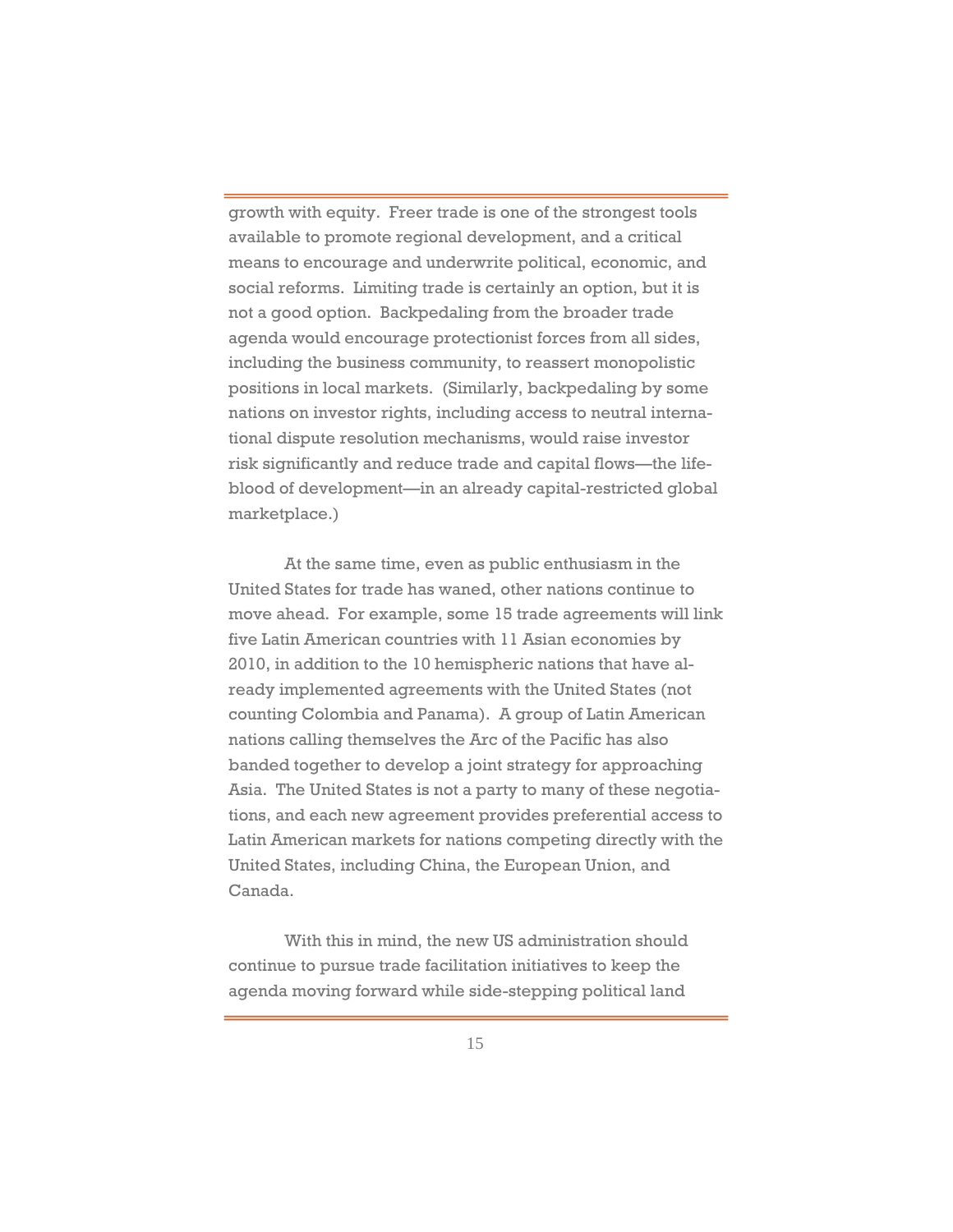mines where possible. Within existing processes, trade liberalization in areas that support the broader hemispheric development agenda, including, for example, green technologies,

*strongest tools available to promote regional development, and a critical means to encourage and underwrite political, economic, and social reforms."*

alternative energies, energy in-*"Freer trade is one of the* **frastructure and services**, and education services, should be fast-tracked.

> The FTAA proved too ambitious initially but should remain a longer-term goal of the United States. In the meantime, a useful place to concentrate would be in pushing hard for the harmonization of rules of origin

contained in US agreements with Latin American countries and Canada. Existing trade preferences programs might also usefully be harmonized. Efforts to increase global competitiveness such as the Pathways to Prosperity in the Americas and the North American Security and Prosperity Partnership should be broadened.

Additional initiatives to include appropriate Asian nations must also be considered. The 21 member economies of the Asia-Pacific Economic Cooperation (APEC) forum have agreed to study prospects for a Free Trade Area of the Asia Pacific as a long-term goal, and Colombia should be permitted to join the group as Canada, Chile, Mexico, and Peru already have. A promising step to advance this vision was the announcement that the United States will enter negotiations to join the Trans-Pacific Strategic Economic Partnership, including the P4 nations of Brunei Darussalam, Chile, New Zealand,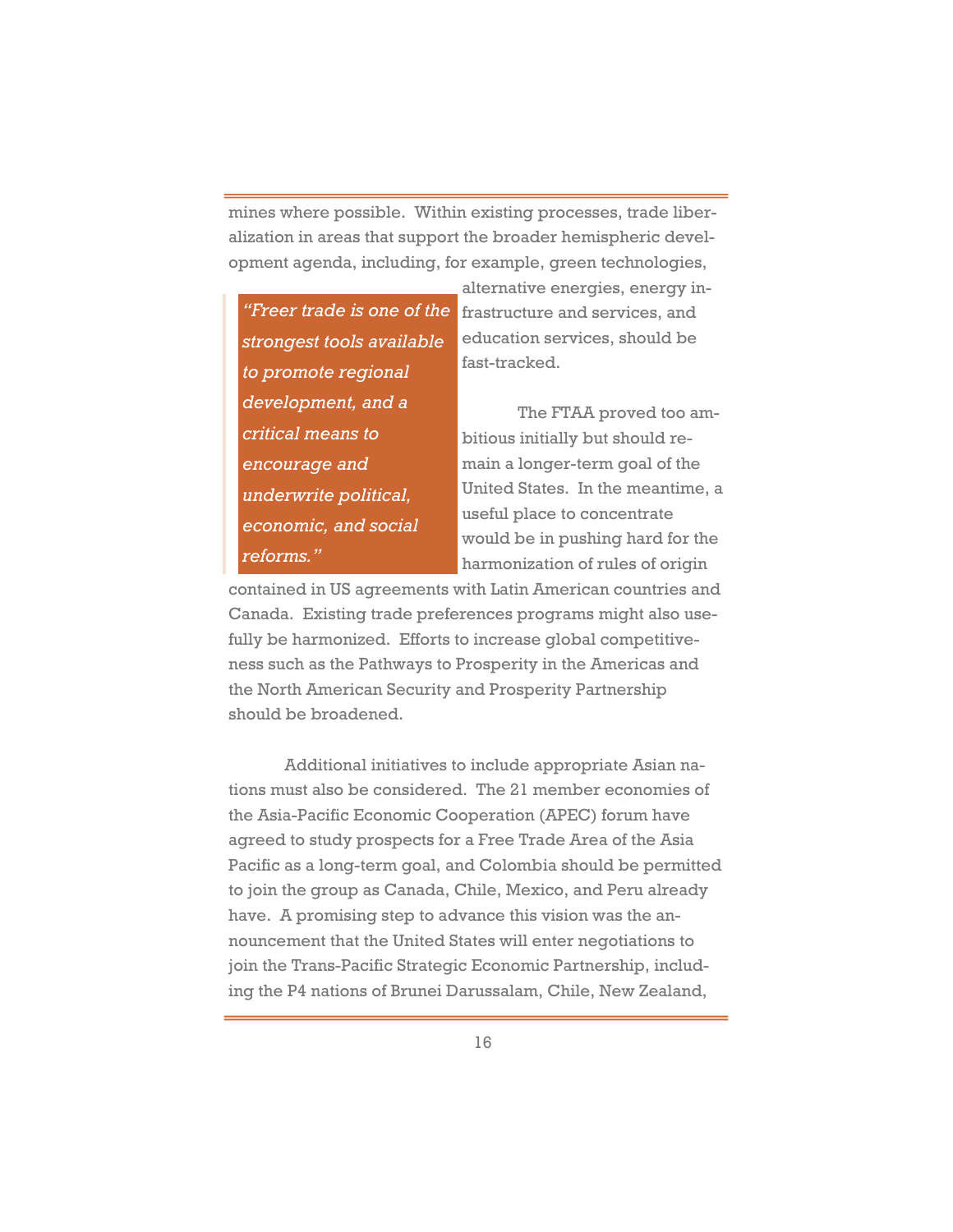and Singapore. Australia and Peru made commitments during the 2008 APEC Leaders' Meeting in Lima in November to participate in negotiations to expand the agreement. Vietnam has also expressed an interest in joining but has not yet committed to do so. Additional APEC countries have been invited to par-

ticipate as well.

*"The Trans-Pac could well be the most promising future driver of hemispheric trade expansion, given the desire of many nations in the region to link more closely with Asia, the coincidence of interests with the United States and Canada, and the high-standards approach that the original parties have promoted through the agreement."*

 In fact, the Trans-Pac could well be the most promising future driver of *hemispheric* trade expansion, given the desire of many nations in the region to link more closely with Asia, the coincidence of interests with the United States and Canada, and the high-standards approach that the original parties have promoted through the agreement. By engaging with those parties in the pan-Pacific region who truly want to expand trade and investment in a forward-looking manner, this vehicle provides an outstanding opportunity to build the hemispheric trade and investment

agenda as additional countries seek to be included. It should be given priority in the advancement of hemispheric policy.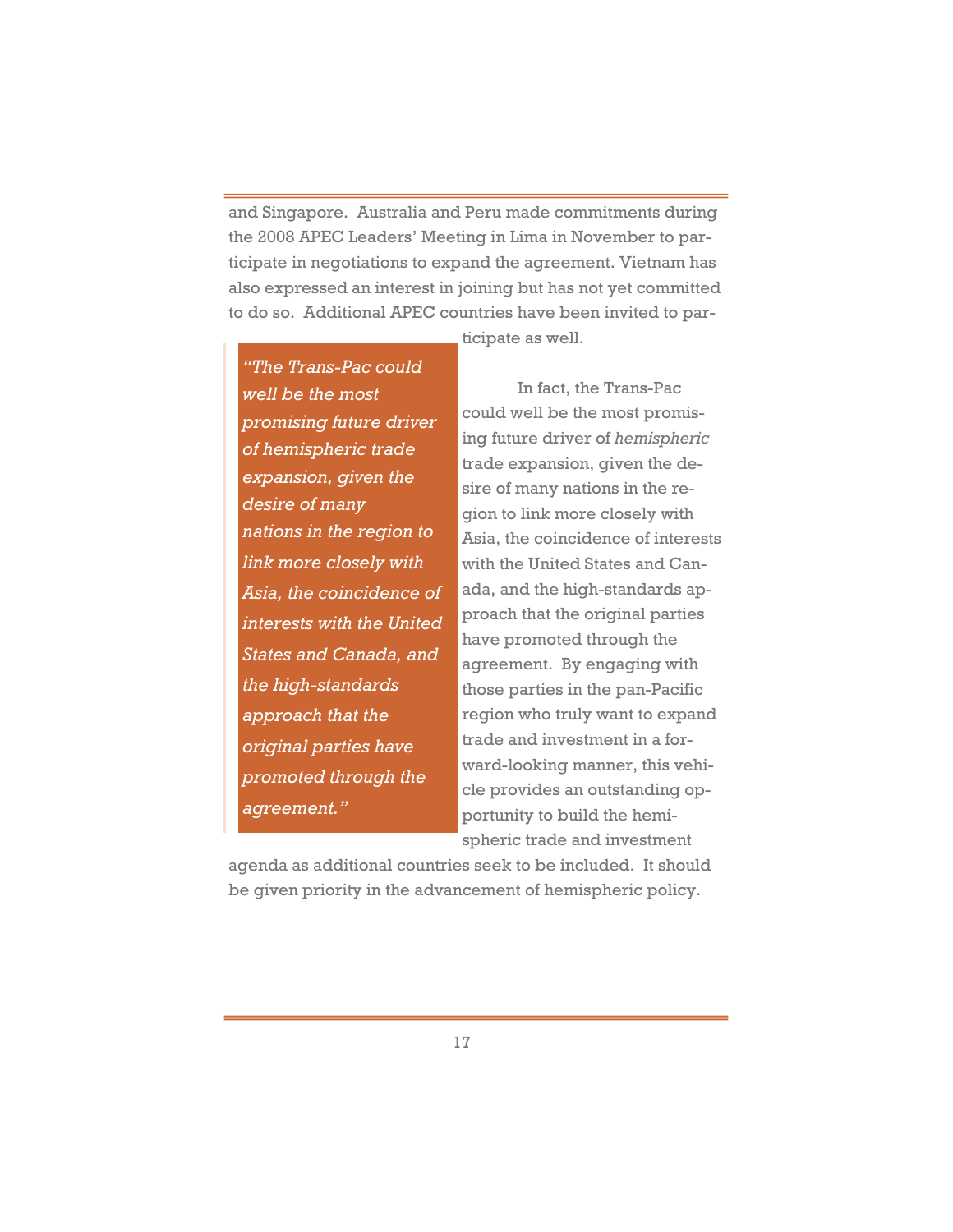## Conclusion

 Hemispheric trade expansion must be seen to be and must in reality be a tool that supports a broader growth agenda. Despite the considerable merits of trade expansion, the political reality is that in the aggregate, people in the Americas, including the United States, must perceive that trade expansion is in their interest or else such efforts will be unsuccessful. To keep the momentum going, a new path forward must be found. With a new US administration and the next Summit of the Americas in April, now is the right time—beginning with the recommendations in this report—to begin.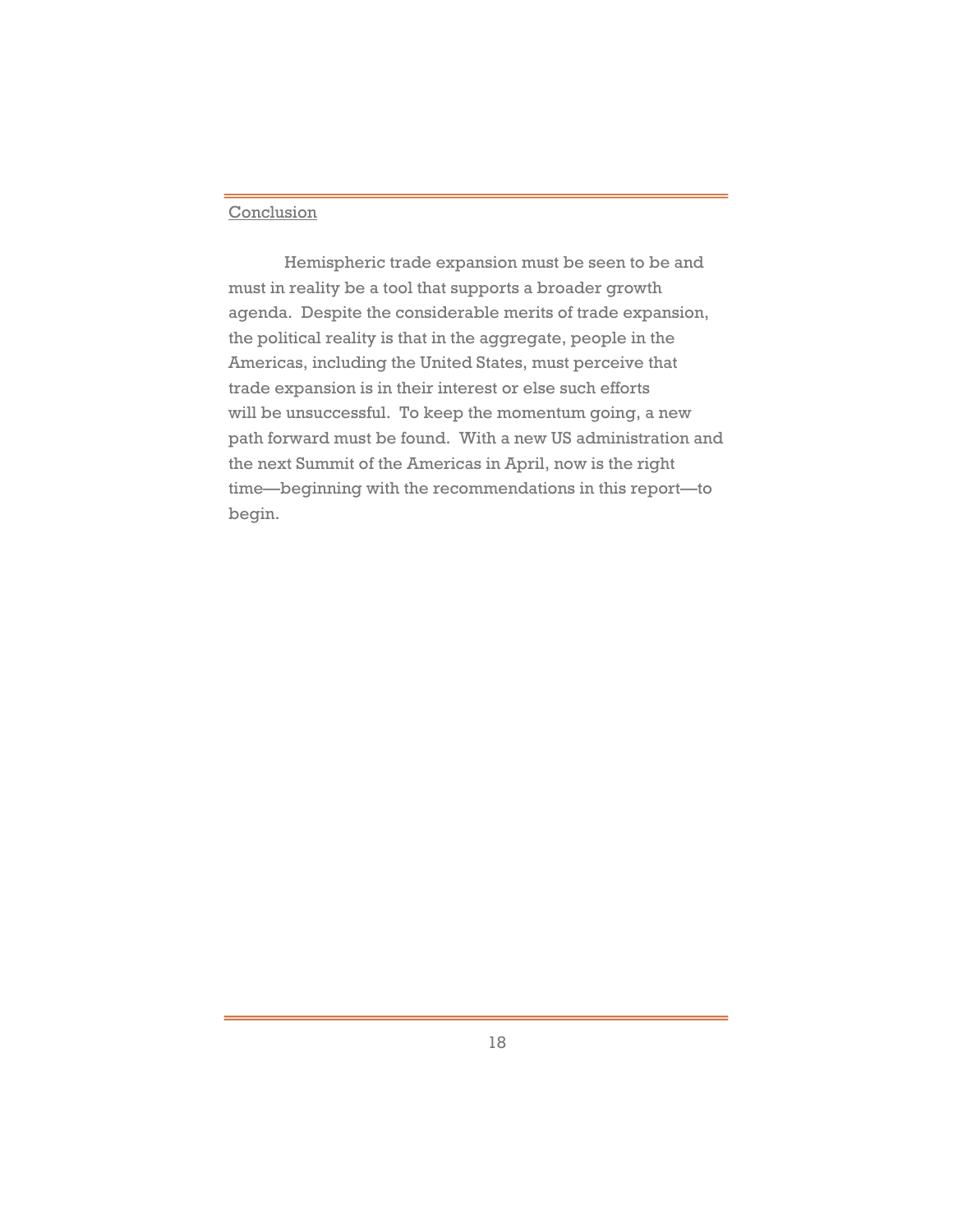## **WORKING GROUP MEMBERS**

This list is for identification purposes only. It does not necessarily reflect institutional positions or those of the individuals participating in the working group.

Inés Bustillo Economic Commission for Latin America and the Caribbean

Susan Cronin Apple Inc.

I.M. (Mac) Destler University of Maryland

Dorothy Dwoskin Microsoft Corporation

Eric Farnsworth Council of the Americas

Robert Filippone PhRMA

Myles Frechette Former US Ambassador

Edward Gresser Progressive Policy Institute

Jonathan Hamilton White & Case LLP

John Harrington Johns Hopkins University

Jon Huenemann Miller & Chevalier Chartered

Gary Clyde Hufbauer Peterson Institute for International Economics

William Irwin Chevron Corporation Rick Johnston Citi Inc.

Luis Kolster General Motors

Barbara Kotschwar Peterson Institute for International Economics

Laura Lane Citi Inc.

R. Scott Miller The Procter & Gamble Company

A. Michelle Morton Council of the Americas

Jeff Schott Peterson Institute for International Economics

Ira Shapiro Greenberg Traurig LLP

Jane Thery Organization of American States

Regina Vargo Greenberg Traurig LLP

Sidney Weintraub Center for Strategic and International Studies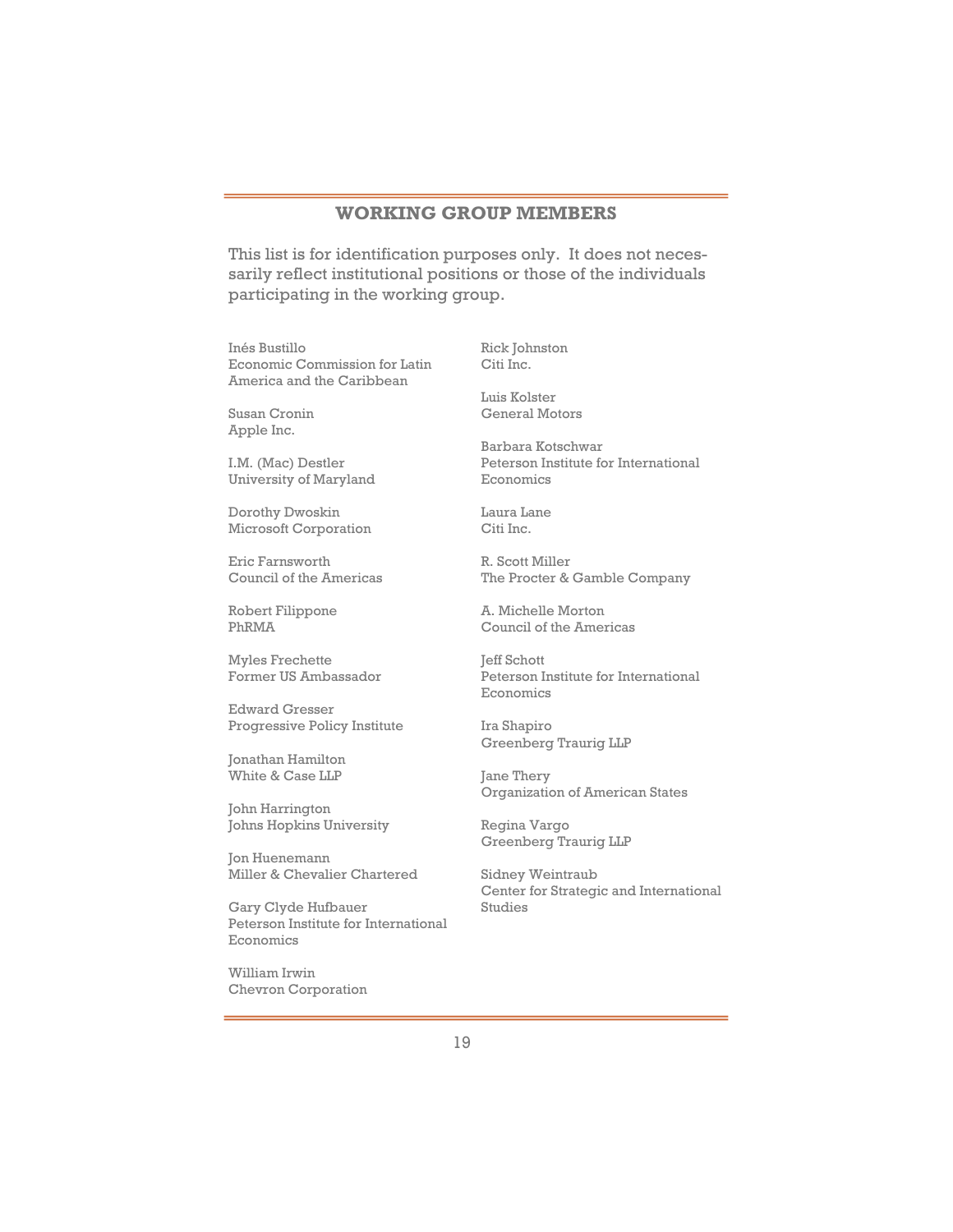

**Americas Society (AS)** is the premier forum dedicated to education, debate, and dialogue in the Americas. Its mission is to foster an understanding of the contemporary political, social, and economic issues confronting Latin America, the Caribbean, and Canada, and to increase public awareness and appreciation of the diverse cultural heritage of the Americas and the importance of the inter-American relationship.

**Council of the Americas (COA)** is the premier international business organization whose members share a common commitment to economic and social development, open markets, the rule of law, and democracy throughout the Western Hemisphere.